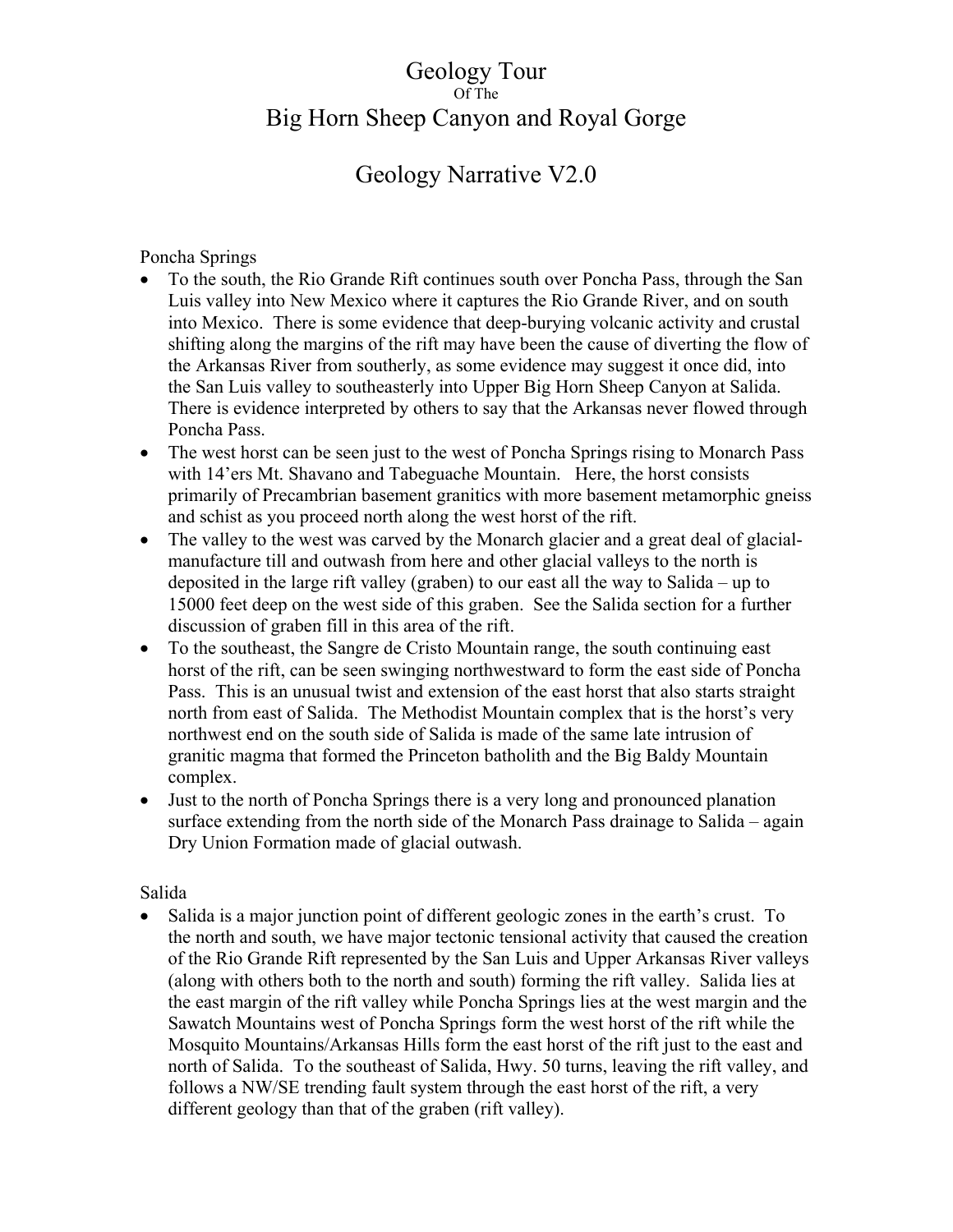- To the southeast, the Arkansas River leaves the Rio Grande Rift valley and enters the Upper Big Horn Sheep Canyon – a canyon formed by a great deal of faulting of the earth's crust by the tensional rifting and uplifting of the rift's east horst. The canyon faulting goes toward Coaldale through which you travel down in elevation but up in geologic time from the basement Precambrian Igneous rocks (the late Proterozoic and even some metasediments of the middle Proterozoic just southeast of Salida) exposed by the east horst uplift at Salida up through successively younger layers of Paleozoic sedimentary rock (Cambrian/Ordovician/Devonian/Mississippian) to the Pennsylvanian/Permian as the east horst of the rift slopes downward to the east to Coaldale.
- To the west of Salida, we have a large opening up of the Rio Grande Rift valley (graben), significant spreading of the earth's crust, which runs primarily north/south from at least very southern Wyoming north of Steamboat Springs and North Park to well into Mexico in the south. Unlike the rift grabens to the north of Granite and south of Poncha Pass, the bottom of the graben here is severely sloped down from east to west. A graben sloped like this is called a half-graben, or hinged graben, and it is caused here by a series of north/south running faults parallel to the rift on its east side from Salida to the Buffalo Peaks area. The depth of fill on top of this slanted bottom goes from approximately 3000 feet on the Salida side to 15000 feet on the Poncha Springs side and these depths are consistent north to where the rift pinches together north of Buena Vista.
- To the immediate east of Salida, a lava flow covers the basement Precambrian rocks (primarily granodiorite, diorite, gabbro, early Proterozoic metasediments and volcanics, and metamorphics) along the east margin of the rift south to near Upper Big Horn Sheep Canyon. This large array of ancient rocks becomes visible just to the east of the lava flow in the gulches east of Salida, including in mouth of the Upper Big Horn Sheep Canyon where soon to the east of Salida the dramatic dip of the east horst exposes the white/tannish/maroon Sawatch sandstone/quartzite and green shales of the middle Cambrian Formation, the brown to gray Manitou Limestone and the yellow/orange/pink Harding shale/sandstone/quartzite and the gray Fremont Dolomite of the Ordovician Formation, the pink Parting sandstone/shale and white/yellow Dyer Dolomite of the Devonian Formation, and lighter gray Leadville Limestone of the Mississippian Formation.
- To the north, the Arkansas River follows the Rio Grande Rift to its headwaters at Fremont Pass northeast of Leadville. It is the rifting that created the path for the river (the river did not create this valley). Along the east margin of the rift and localized mostly to that margin (except for the Aetna Volcanic Complex just northeast of Monarch Pass and the Grizzly Volcanic Complex just south of Independence Pass), there is much evidence of volcanic activity north to the Buena Vista area (including the Nathrop Volcanic Complex and the Buffalo Peaks Volcanic Complex) just as you can see here in Salida (the Salida Volcanic Complex made up of Tenderfoot, the Crater, Big Baldy, and Waugh Mountains). Along the horsts of the rift from Salida north, much of the Precambrian basement rock that you see exposed is the beautiful tan granitics (how Brown's Canyon north of here got its name), white syenite, granodiorite, diorite, gabbro and banded/folded metamorphic gneiss.

#### Wellsville

 Deep in Upper Big Horn Sheep Canyon, heavily faulted by the east horst uplift of the Rio Grande Rift, we see, to the east behind the community of Wellsville and to the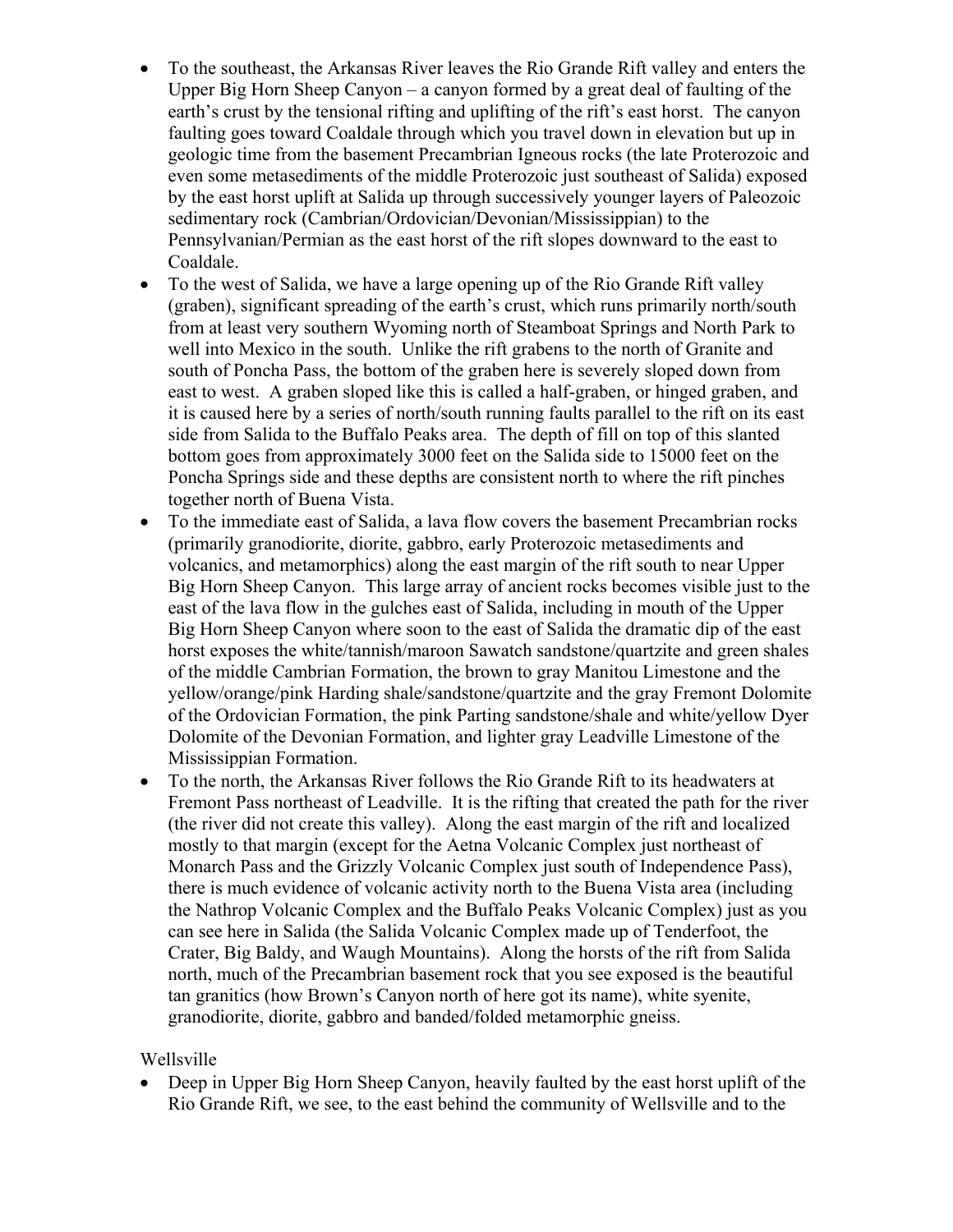north and west, Ordovician to Devonian to Mississippian sedimentary rock layers deposited on the top of the Precambrian Basement igneous rocks of the east horst. We have the white/gray (Leadville Limestone) Mississippian layer, brown, white, yellow-to-pink (Dyer Dolomite and Parting Quartzite) Devonian layers, and gray/brown (Manitou, Fremont limestones along reddish Harding sandstones) Ordovician layers.

- To the east and southeast behind Wellsville on the canyon wall, notice the severe faulting and folding of the layers of sedimentary rock. This indicates severe movements of the crust and pressures on the rock after sedimentation, causing the rock layers to warp, crack, fold, and tilt at weird angles. The Wellsville thrust fault (a low-angle reverse fault) has thrust Ordovician Fremont Limestone over the Devonian Parting sandstone layers to the east. This area to the east and southeast is called the Wellsville syncline (rocks in this area have been down-folded), the largest fold in the area. The cave-in feature behind Wellsville is situated over the Wellsville Thrust fault.
- To the northeast and north of Wellsville, across the Arkansas River, the high ridge is known as the Lofgren Anticline. The layers of rock in this area have been up-folded to form the northernmost fold of the area. If you look carefully along the anticline when you are just west of Wellsville, you will see the Wellsville Arch, formed in the Mississippian Leadville Limestone layer atop the anticline. The face of this anticline consists of the complete segment of Paleozoic sedimentary rocks from the lowest middle Cambrian through the Ordovician and Devonian to the Mississippian formation on top.
- Farther west up the canyon above the Precambrian basement rocks uplifted by the rifting, we see the same complete segment of Paleozoic rock formations continuing to rise at a significant angle toward Salida. Proceeding west, you drive down in time through the Devonian, Ordovician, and Cambrian into the Precambrian basement rocks of Earth's crust. When you reach the Fremont/Chaffee county line. You can look across the river and clearly see the junction of the crust below with the sedimentary rock deposited above, known as the Great Unconformity between the Proterozoic rocks of the crust and the Paleozoic rocks of the great sedimentation burying the crust over most of the Earth's continents.
- Proceeding east, you drive up in time through the Devonian, and Mississippian formations to the Pennsylvanian and Permian formations by the time you reach Swissvale. Younger sedimentary layers above the primarily red Pennsylvanian/Permian formation have been eroded away and replaced in some areas here by a dark volcanic cap of andesitic ash possibly deposited from the Salida Volcano Field. The ash material is located on the ridge tops to the north and side ridges of the canyon as you approach the area of the Rincon Recreation Site through the west side of Howard.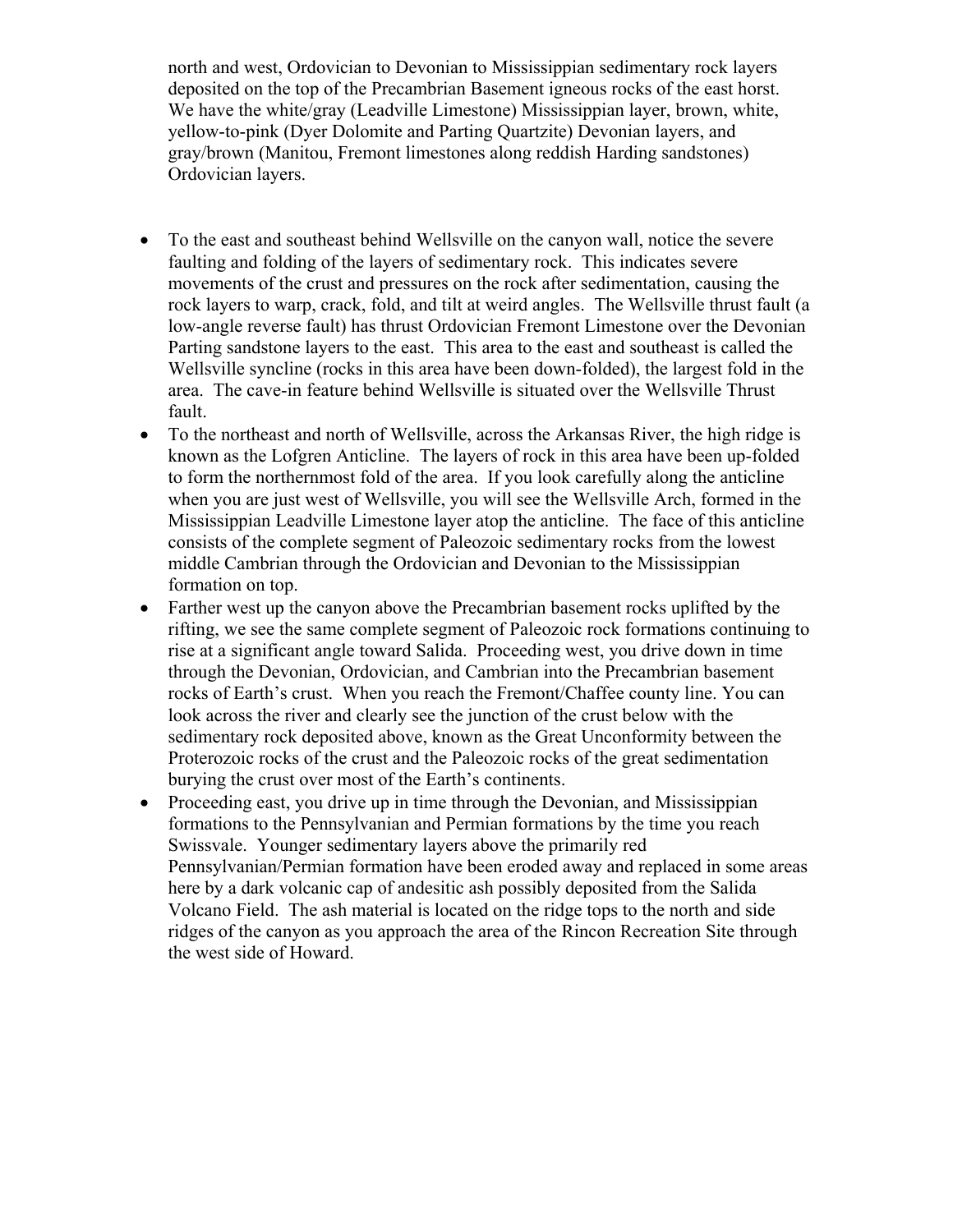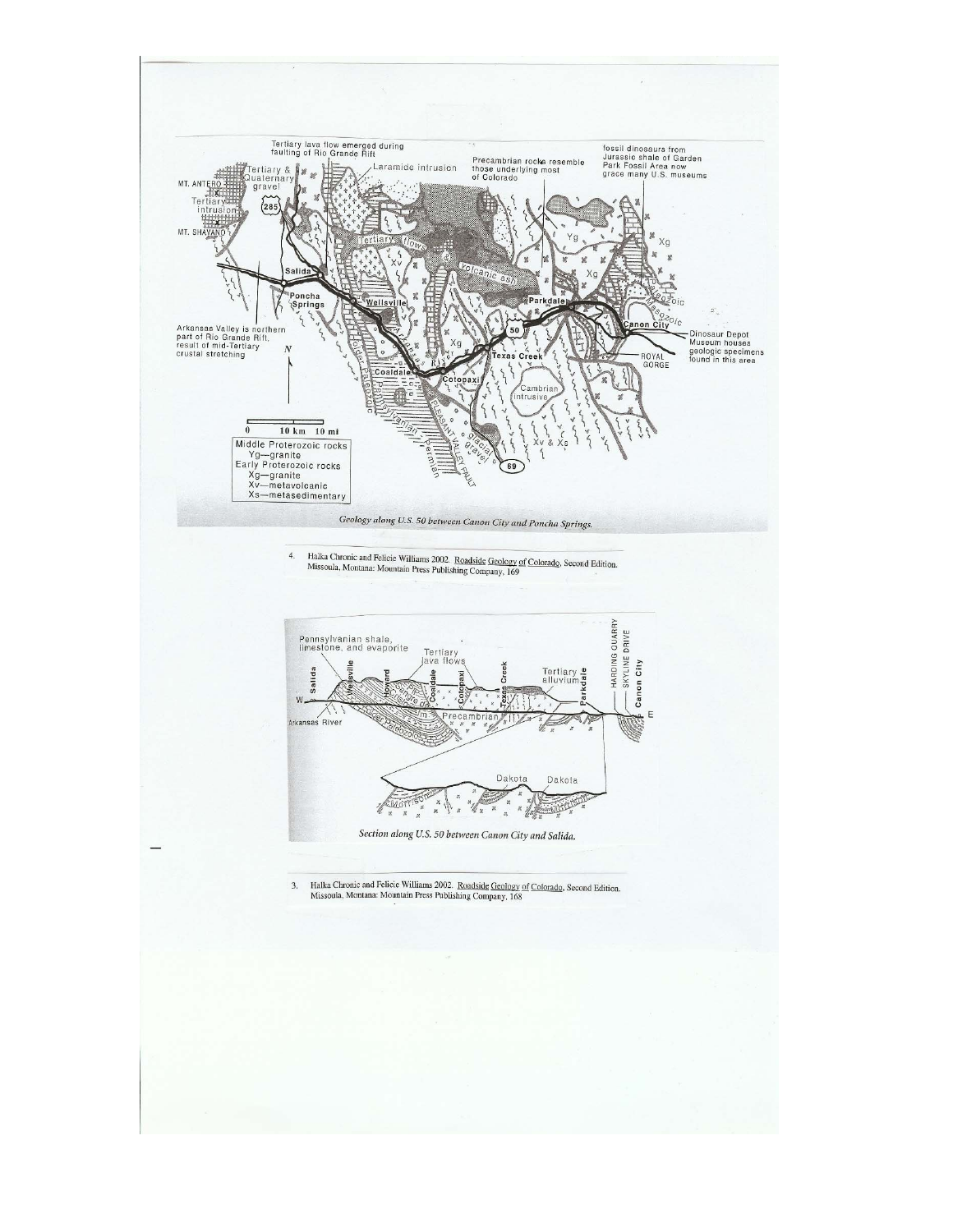

Rock layers exposed near Wellsville in Arkansas Canyon include sandstone-shale and<br>sandstone-limestone cycles in the Minturn and Belden formations. Wavy lines are major<br>unconformities representing long periods of erosion.

5. Halka Chronic and Felicie Williams 2002. Roadside Geology of Colorado, Second Edition. Missoula, Montana: Mountain Press Publishing Company, 174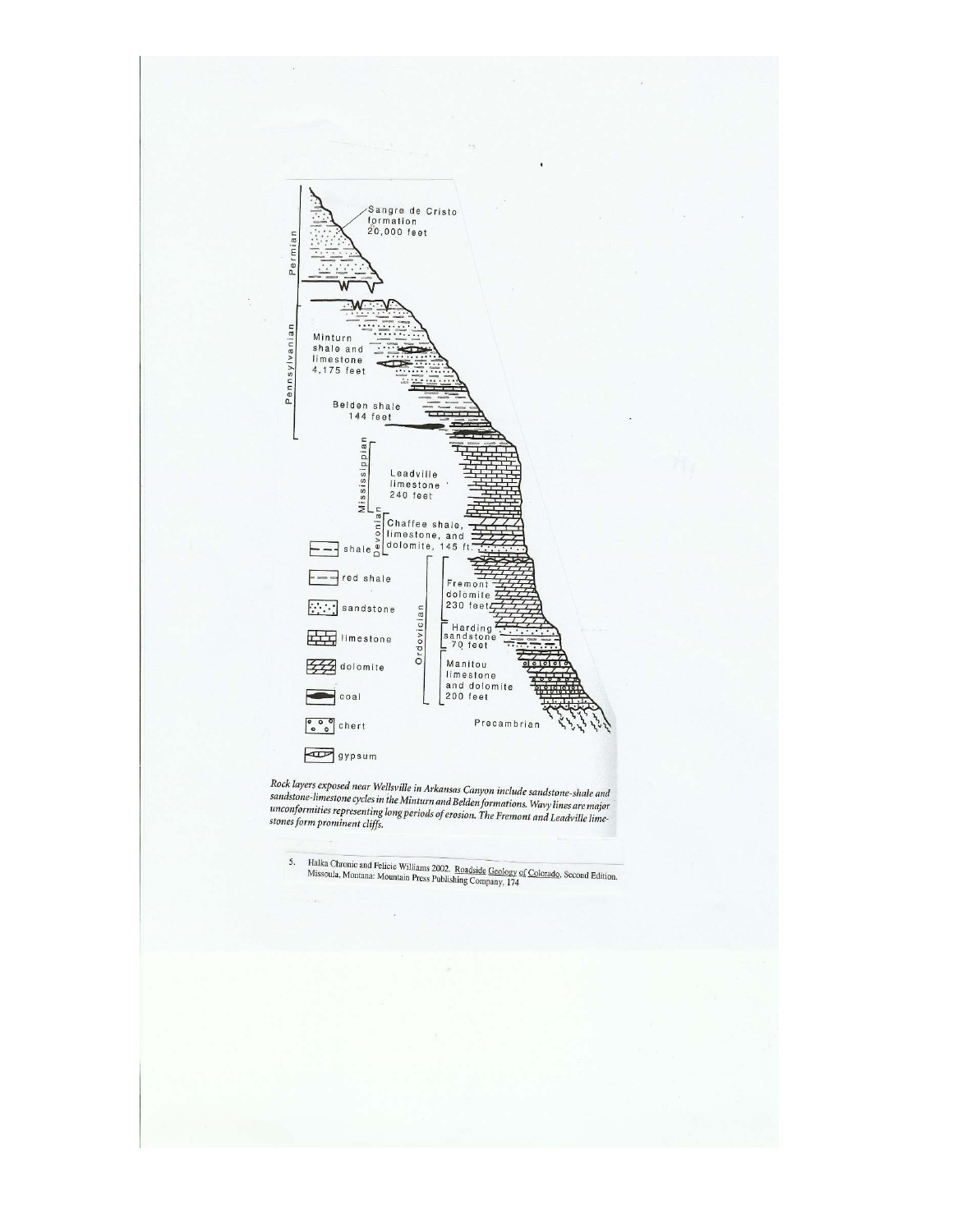Rincon/Point Barr/Swissvale

- Beautiful Pennsylvanian and Permian red sandstone/shale/conglomerate Redbeds dominate this area of Upper Big Horn Sheep Canyon. They are the uppermost sedimentary formation on the top of the east horst of the Rio Grande Rift that slopes upward here to the west and northwest and found to have been deposited up to 20,000 feet thick in some places. Other older sedimentary layers of the lower Pennsylvanian, including the black Belden shale, red Sharpsdale sandstone, greenish-brown Kerber shale, gypsum, and limestones of the Minturn Formation, are exposed around and west of Swissvale in the horst.
- All of the sedimentary layers above the Redbeds have all been eroded away here and at the tops of some of the hills to the north and on some of the ridges replaced by a dark volcanic cap of andesitic ash possibly from the Salida or Guffey Volcano Field after the sediments were eroded away. From the Rincon Recreation Site, ash deposits are visible on the south canyon walls in bright light situations when the sun is not directly to the south. You drive through one of these ash flows between Rincon and west Howard, with the flow mostly visible on the north wall of the canyon. From the west Howard vantage point, you can look east and view the ash flow on the south side of the canyon, making a significant hill just to the south of the highway.

#### Howard

- The red rocks around you are the Pennsylvanian/Permian Redbeds made up of sandstones, shales, conglomerates, and mudstones. They are the highest formation of sedimentary material remaining in this area on the top of the east horst of the Rio Grande Rift that tilts upward to the west and northwest. All higher formations have been eroded away and these beds are found to have been deposited up to 20,000 feet thick in some places in this area.
- In some areas on the tops of the hills to the northwest and west, dark volcanic materials possibly from the Salida or Guffey Volcano Field have capped some of the hills and ridges after the original sedimentary materials were eroded away. The occasional small white deposits you see northwest of Howard are travertine deposits
- To the north and northeast, notice beds of volcanic rhyolitic deposits lying on top of the redbeds sedimentary material. This generally reddish to white material may have come from the Aetna or Bonanza volcanic complexes farther to the west and southwest or the Grizzly Volcanic Complex to the northwest. It may be the oldest of the Tertiary volcanic flows in this area – the Ash Flow-1 Cooling Unit varying from trachyte to latite. Other areas of this volcanic material are visible along the east margin of the rift from Salida to Buena Vista.

Kerr Gulch/Pleasant Valley

- To the north of the highway across the valley, notice that on top of the Pennsylvanian/Permian Redbeds we have a large deposit of rhyolitic (reddish to white) material.
- This volcanic deposit is thought to have come from the west, possibly the Aetna or Bonanza volcanic complexes to the west and southwest of this location or the Grizzly Volcanic Complex to the northwest. It may be the oldest of the Tertiary volcanic flows in this area – Ash Flow-1 Cooling Unit varying from trachyte to latite.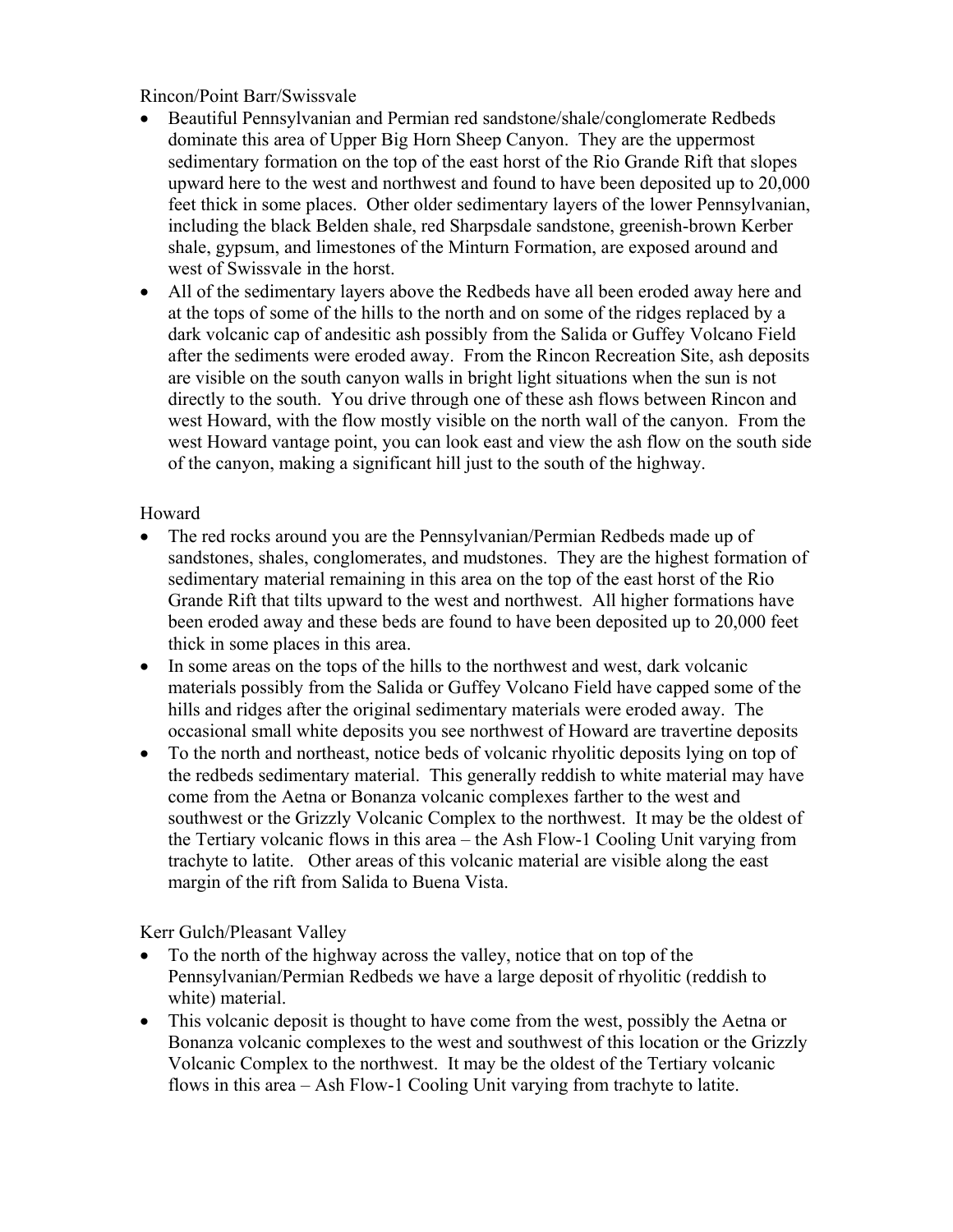#### Vallie Bridge

- Here on top of the rising east horst of the Rio Grande Rift, we find a mixture of limestone (both Mississippian and Pennsylvanian), conglomerates, and shale (Mississippian) along with the Permian Redbeds (the red sand and mudstone deposits found to have been deposited to up to 20,000 feet thick in parts of this area) capped with Badger Creek Tuff. These sedimentary rocks are deposited on top of the lower Paleozoic rocks that are exposed to the west in Upper Big Horn Sheep Canyon near Wellsville.
- The violent Front Range uplift to the east caught and curled upward the eastern end of the east horst of the Rio Grande Rift in this location so that we here see brought to the surface the same early Paleozoic limestone and shale layers that we see farther to the west from just east of Salida to Swissvale, including the Pennsylvanian/Permian Redbeds tilted and bent significantly upward to the east, opposite of what we see just west of here and opposite the tilt of the east horst.

#### Coaldale/Canyon Trading Post/Cotopaxi

- Coaldale is a major junction point of different geologic processes at work on the earth's crust. To the east, we have major crustal uplift activity that resulted in the creation of the Front Range of the Southern Rocky Mountains. To the west, we have major plate tectonic tensional activity that caused the creation of the Rio Grande Rift, its valley represented by the San Luis and Upper Arkansas River valleys in this region. To the west of Coaldale and prior to the rift valley itself, we enter the heavily faulted east uplift (horst) region of the rift and Upper Big Horn Sheep Canyon.
- To the east, we have the beginning of Lower Big Horn Sheep Canyon and the beginning of the deeply faulted Front Range uplift with the Arkansas River following a primarily northwest/southeast trending series of fault lines (a fault system) through the uplift. At this point, you see a high NW/SE trending ridge of beautiful basement Precambrian granitics with some dark metamorphosed rock (gneiss and schist) mixed in.
- To the north of Coaldale, the ridge forming the west side of the Front Range uplift can be seen running northwest to southeast to Coaldale and Highway 50. This ridge is made up of mostly beautiful tan basement granitics. The Pleasant Valley Fault, marking the west edge of the Front Range Uplift (the fault along which the west side of the Front Range uplift occurred), follows the west side of this granitic ridge.
- South of Coaldale, on the east slopes of the Sangre de Cristo Mountains (the rotated crustal blocks east of the Rio Grande Rift valley (San Luis Valley) forming the east horst uplift of the rift), limestone and gypsum cliffs (mines) can be seen – the limestone being the Leadville Formation of the upper Mississippian period.
- To the southeast of Coaldale the Arkansas River and highway take an abrupt left bend and enter straight into the hard granitic and metamorphic west wall of the Front Range uplift, turning from southeasterly to northeasterly. The river west of this point was cutting through softer sedimentary rock all the way from just west of Wellsville but now cuts through much harder rock. This presents a real geologic problem –why did the river not just continue southeasterly into the Wet Mountain Valley using a sedimentary rock course. There is no answer at this point and the problem is being studied by the USGS. One possibility is the geological explanations behind water gaps, of which this could be one.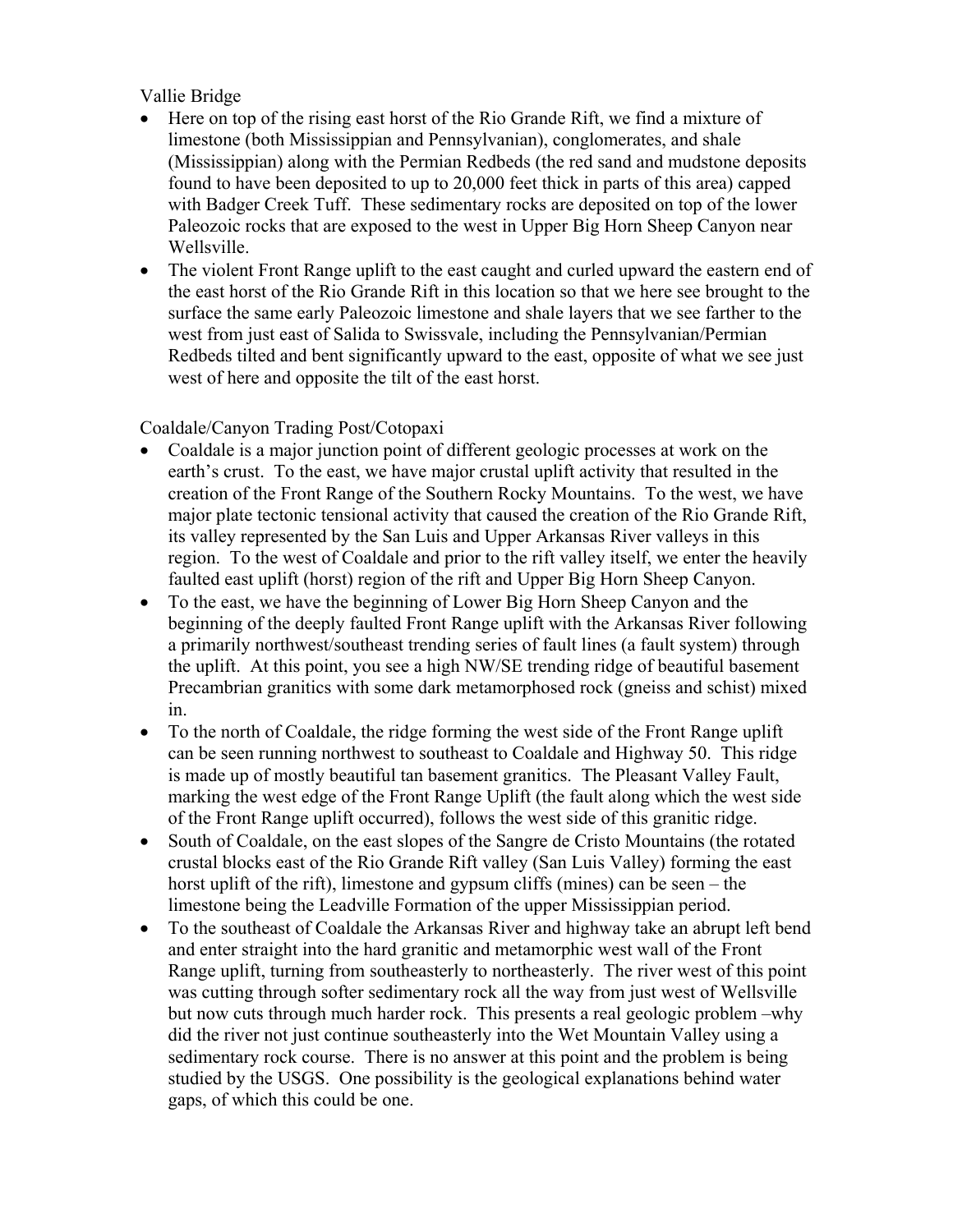To the west and northwest, we see the up-sloping east horst of the Rio Grande Rift, here comprising the very southern end of the Mosquito Range/Arkansas Hills. Upper Big Horn Sheep Canyon starts at this point and runs west to its mouth just south of Salida. The canyon and Arkansas River run through a NW/SE trending fault system in the east horst uplift of the Rio Grande Rift, so the canyon here is not primarily made by the river but it found and made its way through this fault system.

Lone Pine/Texas Creek

- Farther west from Coaldale in Lower Big Horn Sheep Canyon in the faulted Front Range uplift we see a mixture of basement Precambrian granite along with granite metamorphosed into gneiss and schist, some early Proterozoic metasediments, and some veins of granite intruded into the metamorphic rock after metamorphosing of the original rock. The farther west you go from Texas Creek in Lower Big Horn Sheep Canyon, there is more granite mixed with the metamorphic rock - the ratio of granite to metamorphic rock increases more as one proceeds west through Lone Pine to Cotopaxi.
- In this area, the trending fault lines which the river follows switches to southwest/northeast, the canyon broadens, and it is less steep-walled. A rare (for this area) north/south trending fault, the Texas Creek Fault, is crossed at Texas Creek. This is a very unusual geologic feature to have a singular fault at such a contrary angle to the fault system but it is seen two more times between the Texas Creek Fault and the Royal Gorge. It might indicate that the fault was active from the time of the Larimide orogeny. The Texas Creek Fault proceeds both north and south from its crossing of the Arkansas River at Texas Creek. To the south, it proceeds to the Wet Mountain Valley.
- This less-steep walled area around Lone Pine displays a fine example of the primary way in which granitic rocs erode – spheroidal erosion with some spalling erosion as well. There are no better examples of spheroidal erosion along this entire stretch of highway.
- Between a mile and a mile and a half east of Texas Creek, the Arkansas River runs through a portion of the canyon made up of early Proterozoic meta-sedimentary rock. There is a large and beautiful deposit on the north and west walls of the canyon through this section. Some of the meta-sediment is filled with porphyroblasts, some of which appear to contain small garnets. The ground-mass of the meta-sediment is fine granitic material that has been metamorphosed and could be mistaken for a gneiss.
- In some areas on the tops of the hills far to the north, basaltic lava materials from volcanic eruptions in the 39-Mile Volcano Field to the north have capped the hills after the original sedimentary materials were eroded away. This darker gray material on the ridge tops to the north is visible as notches occur in the north wall (east or west from Texas Creek or west from Parkdale).

Pinnacle Rock

 Not far to the west of Pinnacle Rock, at a north/south to east/west sharp turn, we cross the Five-Point Fault on a highway bridge, another rare north/south trending fault for this area – possibly from the Larimide Orogeny time period This fault starts just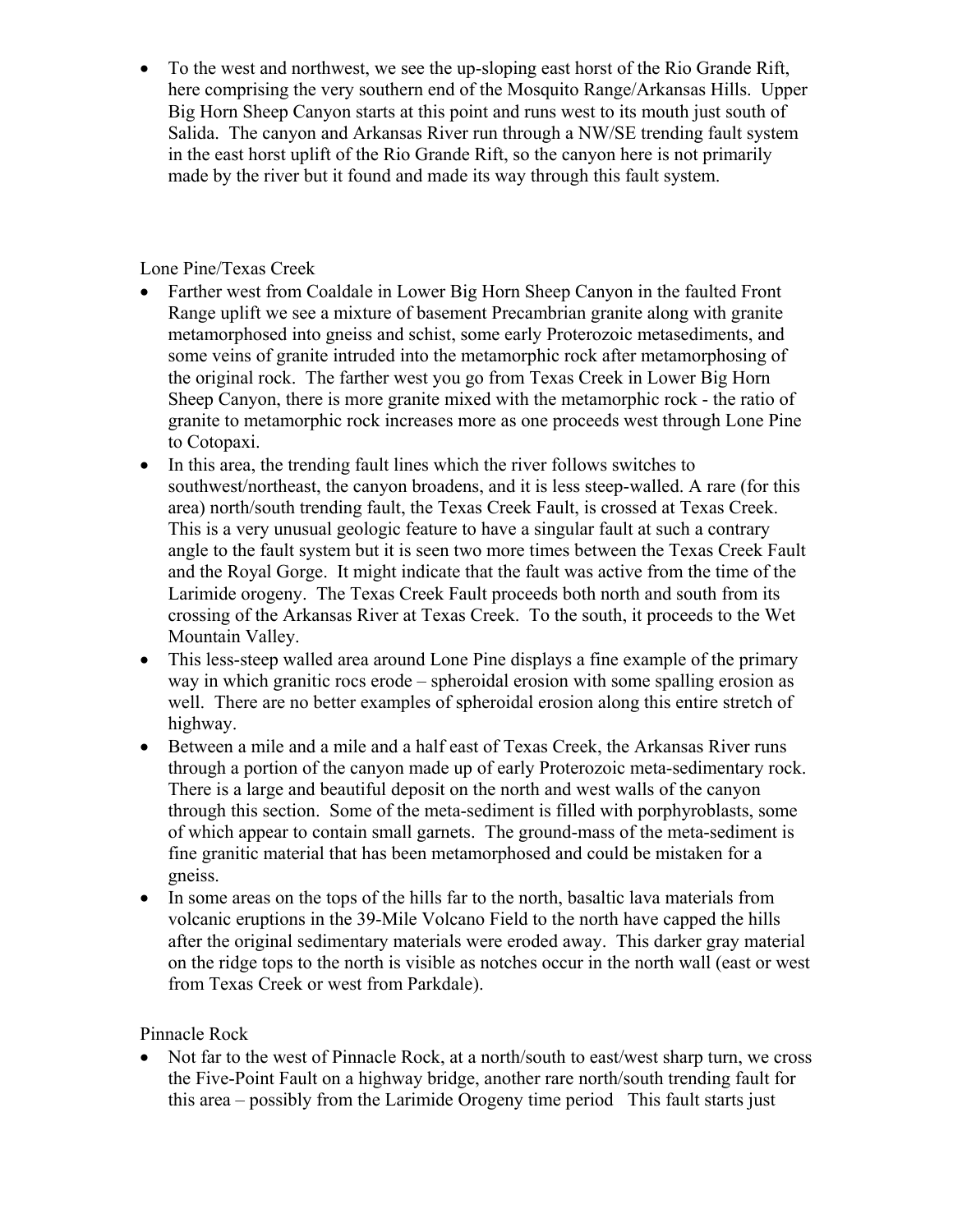south of the river up a small canyon but continues far north across Echo Park, thought to be a main contributor to the formation of Echo Park. On the north side of Echo Park, we observe mesas with a cap layer of basalt from the 39-Mile Volcano Field. The southern end of the volcano field is only five miles north from the Arkansas River. The turn in the canyon here in which the Arkansas River flows indicates that the fault system returns again to a northwest/southeast trending fault system.

- The rocks we see here east of the Five Points Fault deep in the lower canyon in the faulted Front Range uplift are basically Precambrian metamorphic basement rock (gneiss, schist, and metasediments), much from the early Proterozoic period with only a little basement granite with much of the visible granite from intrusions, after the metamorphosing, seen in the rock walls of the canyon around you.
- Pinnacle Rock and this surrounding area consists of a great deal of schist.

#### Five Points

- The rocks in this area deep in the lower canyon are all of the Precambrian period and mostly of the early Proterozoic metamorphic variety (gneiss and schist with little original or intruded veins of granitic material, and metasediments) that have been uplifted from deep within earth's crust by the Front Range uplift event. It is said that this are underwent a 10,000 foot or so uplift.
- Notice the veins of intruded granitic material, after the metamorphosing of the original basement granites, as seen in the walls of the canyon around you.
- On the south side of the observation deck for the rapids at the Five Points Recreation site, there is a fair amount of meta-volcanic material represented in the boulders.

#### Spikebuck

- We see around us deep in the lower canyon, within fault system the Arkansas River is following, the mixed granites and metamorphic (gneiss and schist) basement rocks of the Precambrian period uplifted from deep in the earth's crust by the front range uplift event
- Rocks in this area are more of the metamorphosed variety than the original granites, prior to metamorphosing, and granites intruded as veins after metamorphosing.
- In some areas on the tops of the hills to the north, basaltic lava materials from volcanic eruptions in the 39-Mile Volcano Field to the north have capped the hills after the original sedimentary materials were eroded away.

#### Parkdale

- To the west, we have the entrance to Lower Big Horn Sheep Canyon. It is the westward continuation of the front range uplift, is heavily faulted due in part to the uplift, and the Arkansas River follows this primarily northwest/southeast trending fault system through this Lower Big Horn Sheep Canyon (it did not erode this canyon). The canyon to the west consists of basement granitic and metamorphic rock (mostly gneiss, schist, and metasediments) of the early Proterozoic Precambrian period with granitic intrusions.
- To the west, at the edge of rising ridge of mountains lies the Else Fault, the third of the unique north/south trending faults of the Lower Big Horn Sheep Area. It is a major fault running south from here along the mountain ridge, creating the west side of the Webster Park syncline (about 3 miles wide and six miles long), and running north to create the west side of the larger Twelvemile Syncline and Twelvemile Park.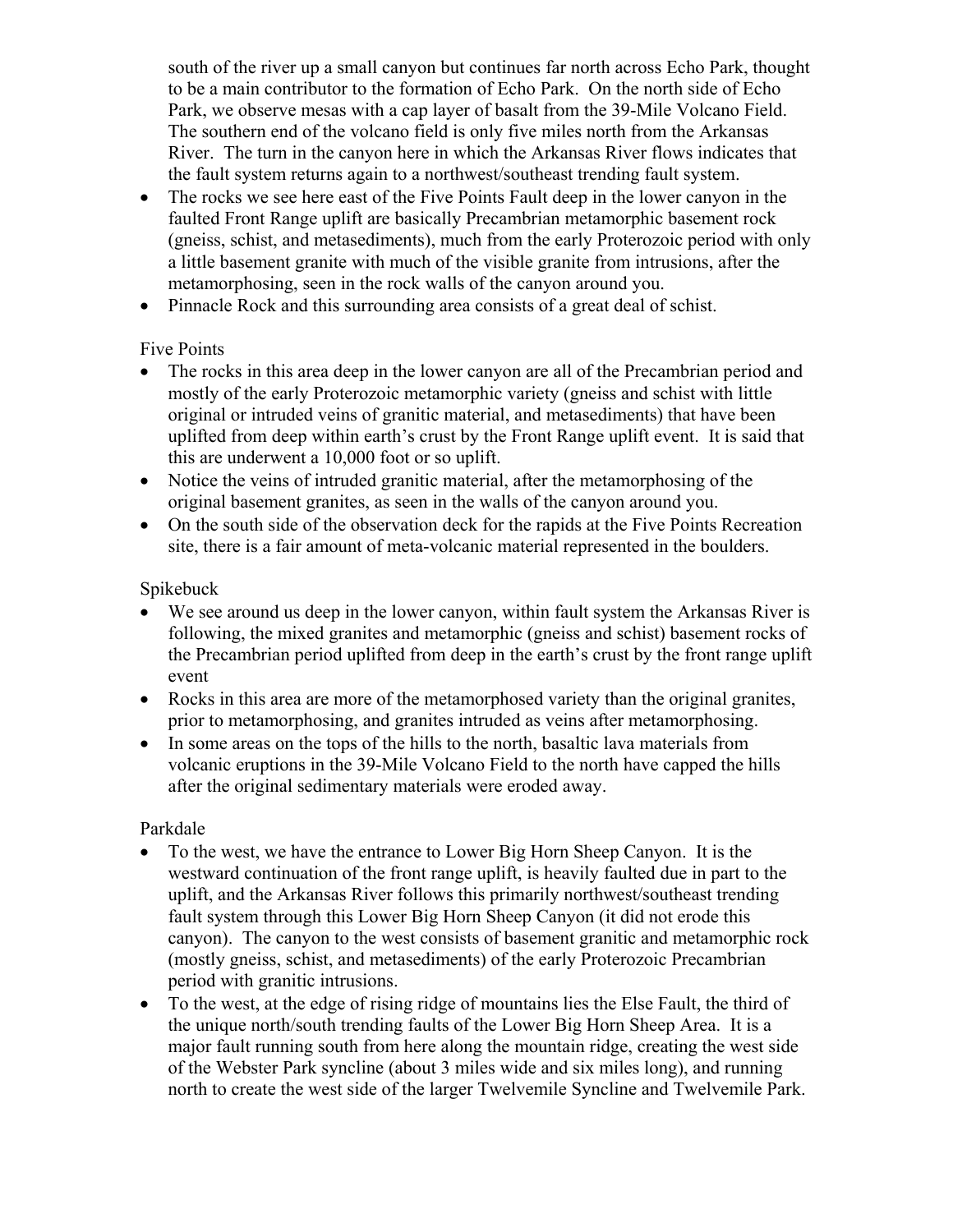- Around you and to the east, we have the Mesozoic Morrison, Dakota, Graneros, Greenhorn, Carlisle, and Niobrara formation (sandstone/shale) rocks, trapped by the violent Front Range uplift, on top of the basement rock. This patch is significantly faulted and folded with wedges of the formations tilting at weird angles, even vertical and overturned. A number of faults emanate from the Parkdale area in almost all directions. There are no Paleozoic rocks underneath these sediments like we see to the west of Coaldale and east of the Royal Gorge – they were completely eroded away before these formations were deposited or were never deposited here (undetermined to date). Both Webster Park and Twelvemile Park are called "outliers" – they consist of sedimentary rock from after the Paleozoic period bounded on all sides by the much older hard Precambrian basement igneous rock with none of the Paleozoic period rocks that are supposed to be there actually there.
- To the east and south, we have the continuation of the Front Range uplift in the ridges seen in the distance (the Wet Mountains to the south). The Arkansas River continues to follow some deep faults into the Royal Gorge area and toward Canon City. Just like at Coaldale, the river flows straight into much harder crustal igneous rock than the sedimentary rocks of Webster Park. A more natural flow for the river appears to have been a continuation south along the east edge of Webster Park and east around the south side of the Royal Gorge Arch and out onto the plains. Again, we have a mystery somewhat like at Coaldale –steering faults, a water gap, or what else could have been the cause of what the river wound up actually doing here..
- In some areas on the tops of the hills to the north, basaltic lava materials from volcanic eruptions in the 39-Mile Volcano Field to the north have capped the hills after the original sedimentary materials were eroded away.

#### Royal Gorge

- The Royal Gorge, one of the deepest canyons in Colorado (1250 feet), is a large block of a mixture of Precambrian gneiss, migmatitic gneiss, schist, and intruded by granite, granodiorite, quartz diorite, and gabbro. We see a diorite dike to the east. We can see that the gorge area is a north-to-south trending arch, like a laccolith dome or an anticline, 6 miles wide by 10 miles long called the Royal Gorge Arch. The formation of the gorge is hypothesized by some to have occurred during the Pliocene period (a hypothesis that links the gorge to uplifting by a northwest trending fault lines that caused a rise or uplift westward to the Poncha Springs area and the Methodist Mountain complex, deflecting the Arkansas River to the southeast rather than through the San Luis Valley).
- Looking to the east and west up and down the gorge, we see granite around us here today that appears to have intruded up along cleavage planes in the gneiss and schist, creating intrusion columns and granite masses up to hundreds of feet thick. What you see is referred to as **injection gneiss**. Notice to the west that the gneiss and schist seem to be somewhat more predominant than right in front of us.
- The flat rim of the Royal Gorge, as we can see around us, is an undulating plain at basement rock level, possibly worn down during an erosion interval at the end of Precambrian time.
- The road on which we enter first crosses granite and, then, a band of brownish-gray metamorphic rock where many large pegmatitic dikes contain unusually large crystals of feldspar, quartz, and both muscovite and biotite mica (as at the Mica Lode Mine). Crystals can grow exceptionally large with a high amount of hydrothermal flow, slow cooling, and lots of room to grow.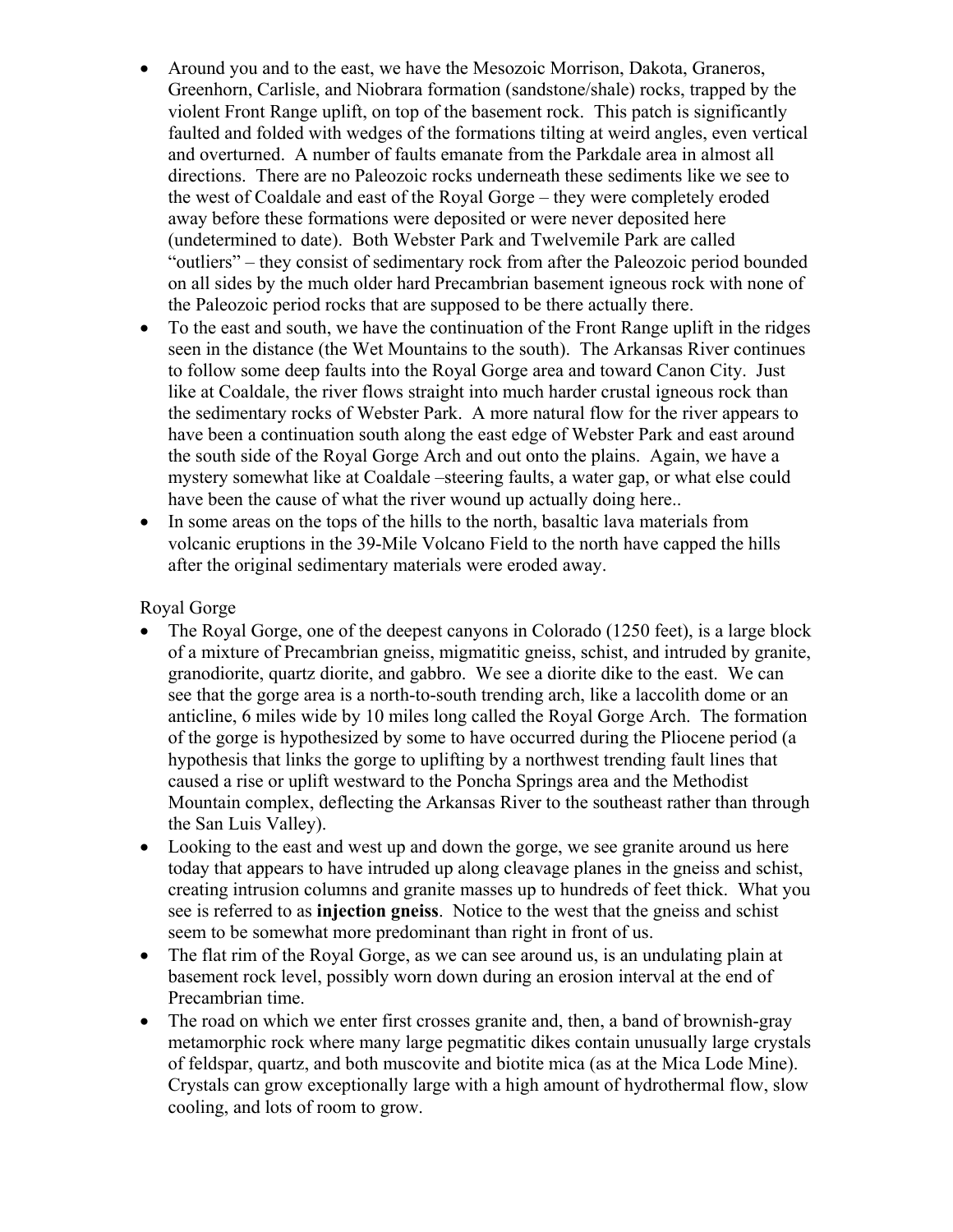# Arkansas Headwaters Recreation Area

## Glossary of Geological Terms for the Upper Arkansas Valley (V3.1)

- Accretion (Continental): a large wedge-shaped mass of sediment scraped from the subducting plate and added to the end of the overriding crust.
- Agate: a form of chalcedony in which adjacent bands differ in color and degree of translucency.
- Alluvial: a fan-shaped deposit of unconsolidated sediment deposited by a stream when the slope of the fall of the stream suddenly begins to flatten.
- Andesite: Volcanic extrusive igneous rock having a makeup between that of granitic (felsic) and basaltic ferromagnesian (mafic) rocks.
- Aphanitic Texture: a texture of igneous rocks in which (many or most of) the crystals are too small for individual minerals to be distinguished with the unaided eye.
- Basalt: an extrusive igneous rock made up of fine crystals containing abundant dark, dense ferromagnesian minerals and low in silica, the volcanic equivalent of gabbro.
- Batholith: a large mass of intrusive igneous rock that formed when magma was emplaced at depth in the crust, crystallized, and was subsequently exposed.
- Bedding Plane: a nearly flat surface separating two beds of sedimentary rock, each plane marking the end of one deposit and the beginning of another having different characteristics.
- Biochemical (Organic) Sedimentary Rock: chemical sediment that forms when material dissolved in water is precipitated by water-dwelling organisms (shells and skeletons).
- Biotite (Mica): a form of the potassium aluminum silicate mica group with the addition of iron and magnesium to its chemical composition, making it blackish in color.
- Breccia: a conglomerate sedimentary rock composed of angular (not smoothed) fragments included in a matrix.
- Chalcedony: the formation of chert nodules and lenticels (lenses) by partial replacement of limestone with microcrystalline quartz (silica). Often occurs with iron and/or aluminum.
- Chemical Sedimentary Rock: sedimentary rock consisting of mineral material precipitated from water by organic or inorganic means. See **Sedimentary Rock**.
- Chemical Weathering: the process by which the internal structure of a mineral is changed by the addition and/or removal of elements.
- Chert: rock formed by precipitation of microscopic **microcrystalline quartz** crystals from solution or microscopic skeletons (whole or broken) of certain algae, planktons, and protozoans.
- Clasts: broken fragments of preexisting rock.
- Cleavage: the tendency of a mineral to break along planes of weak chemical bonding.
- Colluvial: compacted rock and soil accumulated on a relatively flat area at the foot of a slope.
- Conchoidal Fracturing: a glass-like fracture having the shape of the inside surface of a bivalve shell.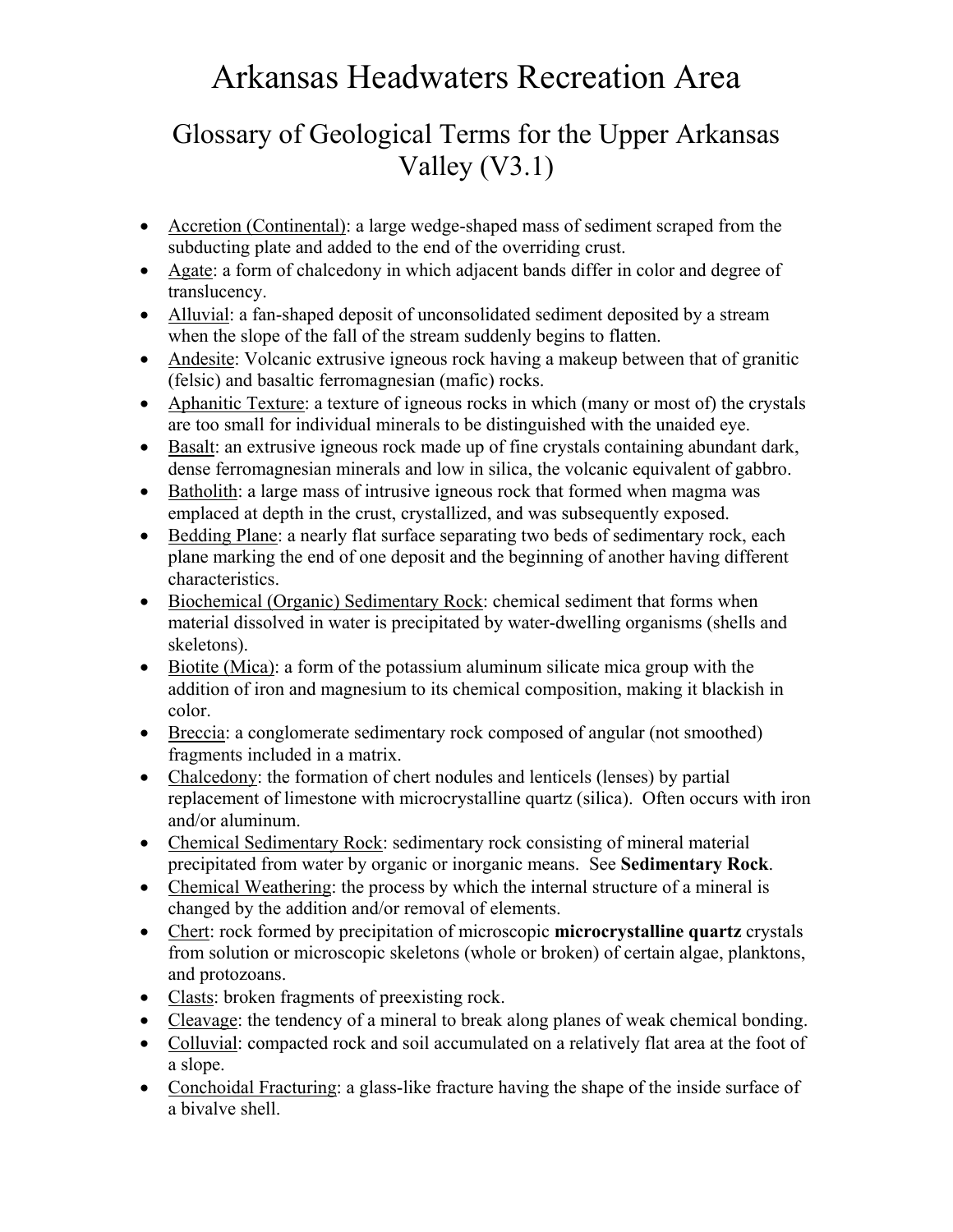- Conglomerate: a sedimentary rock consisting of two types: rounded, gravel-sized inclusions called just conglomerate or angular inclusions called **breccia**.
- Cross-bedding: sedimentary rock in which layers are inclined at an angle to the main bedding.
- Crystallization: the formation and growth of a crystalline solid from magma.
- Dacite: an extrusive igneous rock that is the volcanic equivalent of granodiorite.
- Density: the weight per unit volume of a particular material (mineral).
- Detrital Sedimentary Rock: rocks that form from materials that originate and are transported as solid particles derived from chemical and mechanical weathering. See **Sedimentary Rock**.
- Dike: a tabular-shaped intrusive igneous feature that cuts more vertically through surrounding rock.
- Diorite: an intrusive igneous rock where the mineral content is a mixture of less dense felsic minerals and the more dense ferromagnesian minerals increasing to around 50%.
- Dip: the angle of inclination of a rock layer measured from the horizontal.
- Dolomite Rock: essentially the same structure as limestone, this rock is composed primarily of **dolomite** – the mineral calcium magnesium carbonate. It is denser than limestone and, thus, weathers over a longer period due to lower solubility and develops curved faces and rough surfaces and has a pearlier luster.
- End or Terminal Moraine: a ridge of **glacial till** that forms at the terminus of a glacier.
- Extrusive Igneous Rock: igneous rock from magma that cooled very quickly as it rose from the earth to the Earth's surface or into water (also called **Volcanic Rock**).
- Fault: a crack or break in the Earth's crust along which movement is taking place or has taken place in the past.
- Feldspar: See Orthoclase Feldspar Group and Plagioclase Feldspar Group.
- Felsic Silicate Minerals: a term derived from feldspar and silica (quartz) used to describe granitic igneous rock – the igneous rock high in light metal silicate minerals (sodium, potassium, aluminum, silicon).
- Ferromagnesian Silicate Minerals: silicate minerals containing iron and/or magnesium as part of their molecular structure as well as minerals of manganese and calcium, causing a darker color and higher density than non-ferromagnesian minerals.
- Fining Upward: sequences of layers of sedimentary rock where the particles of each adjacent layer making up a sequence become increasingly finer up through each layer in the sequence.
- Fissure: a crack in the earth along which there is distinct separation but no movement.
- Flint: a form of chalcedony or chert.
- Flood Basalts: flows of basaltic lava issuing from cracks or fissures and commonly covering extensive areas to hundreds of meters of thickness.
- Folding: bent layer(s) of rock that were laid down horizontal but were later deformed.
- Foliation: a linear arrangement of textural features of metamorphic rock (gneiss) giving the rock a layered appearance.
- Fracture: the breakage of a mineral where there are no planes of weakness in the crystalline structure (i.e. conchoidal, irregular, splintery).
- Gabbro: the intrusive equivalent of basalt, very dark green to black in color and composed primarily of the heavy-metal (iron, magnesium, manganese, and calcium) dense minerals hornblende, olivine, pyroxene, and calcium feldspar.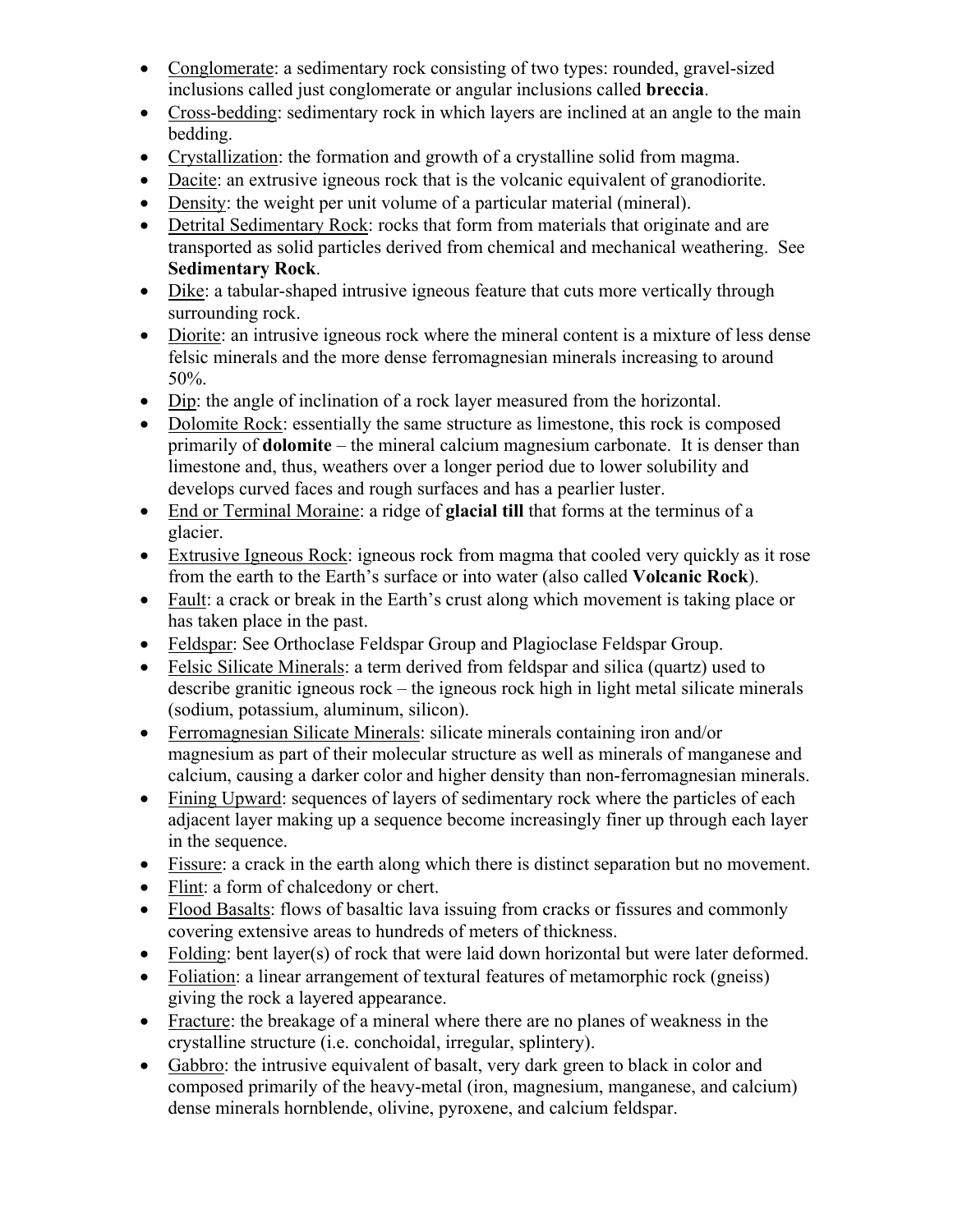- Glacial drift: all sediments of glacial origin no matter how they were deposited.
- Glacial stratified drift: materials deposited by glacial melt water and, thus, sorted according to the size and weight of the material.
- Glacial till: materials deposited directly by glacial ice and, thus, usually unsorted and unstratified mixtures of glacially-carved out material.
- Glass (volcanic): produced when molten magma cools too rapidly to permit crystallization – composed of unordered atoms and no crystals.
- Gneiss: metamorphic rock where dark and light silicate materials have separated into distinct bands that may have even been twisted (**Folded Gneiss**) by high degrees of pressure and temperature.
- Graben: a valley formed by the downward displacement of a fault-bounded block of earth's crust (see **Rift**).
- Granite: igneous rock composed mostly of the light-metal (aluminum, potassium, sodium, and silicon) and low density silicate mineral crystals of the minerals quartz, feldspars (usually more orthoclase than plagioclase), mica, and hornblende.
- Granitic (Granite Family): granite-like igneous rock composed of light-metal silicate minerals (quartz, feldspars, and micas) and, generally, more (by percentage) heavymetal denser silicate minerals (from iron, magnesium, manganese, and calcium) than in granite.
- Granodiorite: a granitic rock having the same light-metal minerals as granite but in different proportions: Higher content of the plagioclase feldspars, biotite mica, and hornblende.
- Graywacke: an impure, greenish to blackish gray dirty sandstone composed of quartz and feldspar grains along with rounded to angular fragments of shale, slate, chert, granite, etc.
- Groundmass: matrix of smaller crystals within an igneous rock that has a porphyritic texture.
- Gypsum: a very common sulfate salt mineral of calcium, developing primarily in sedimentary rocks of chemical (evaporate) origin
- Hornblende: a heavy metal igneous iron/magnesium silicate mineral of the amphibole family that is a building block in the formation of igneous rocks.
- Horst: an elongated uplifted block of earth's crust bounded by faults (see **Rift**).
- Hydrothermal Flow: hot watery solution from a mass of magma, especially in the upper magma chambers and above during late stages of crystallization of the magma. This flow may alter crystallizing and crystallized rocks and surrounding rocks (**hydrothermal replacement** of minerals) as well as deposit minerals in surrounding cracks, faults, and fissures of the host rocks of the crust.
- Igneous rock: rock formed by the crystallization of molten magma, either within the Earth's crust or at the surface.
- Inclusion: a piece of one rock unit contained within another.
- Intrusions: magma that has forced its way into cracks, faults, and fissures in previously solidified crustal rock, often found as dikes and sills.
- Intrusive Igneous Rock: igneous rock from magma that cooled, crystallized, and solidified below the surface of the earth.
- Jasper: Chalcedony or chert that is mottled yellow, red, brown, or green.
- Kaolinite: a secondary clay mineral that is formed by the alteration (decomposition) of aluminum silicates (usually feldspars) in soils and rocks (like Syenite) near the surface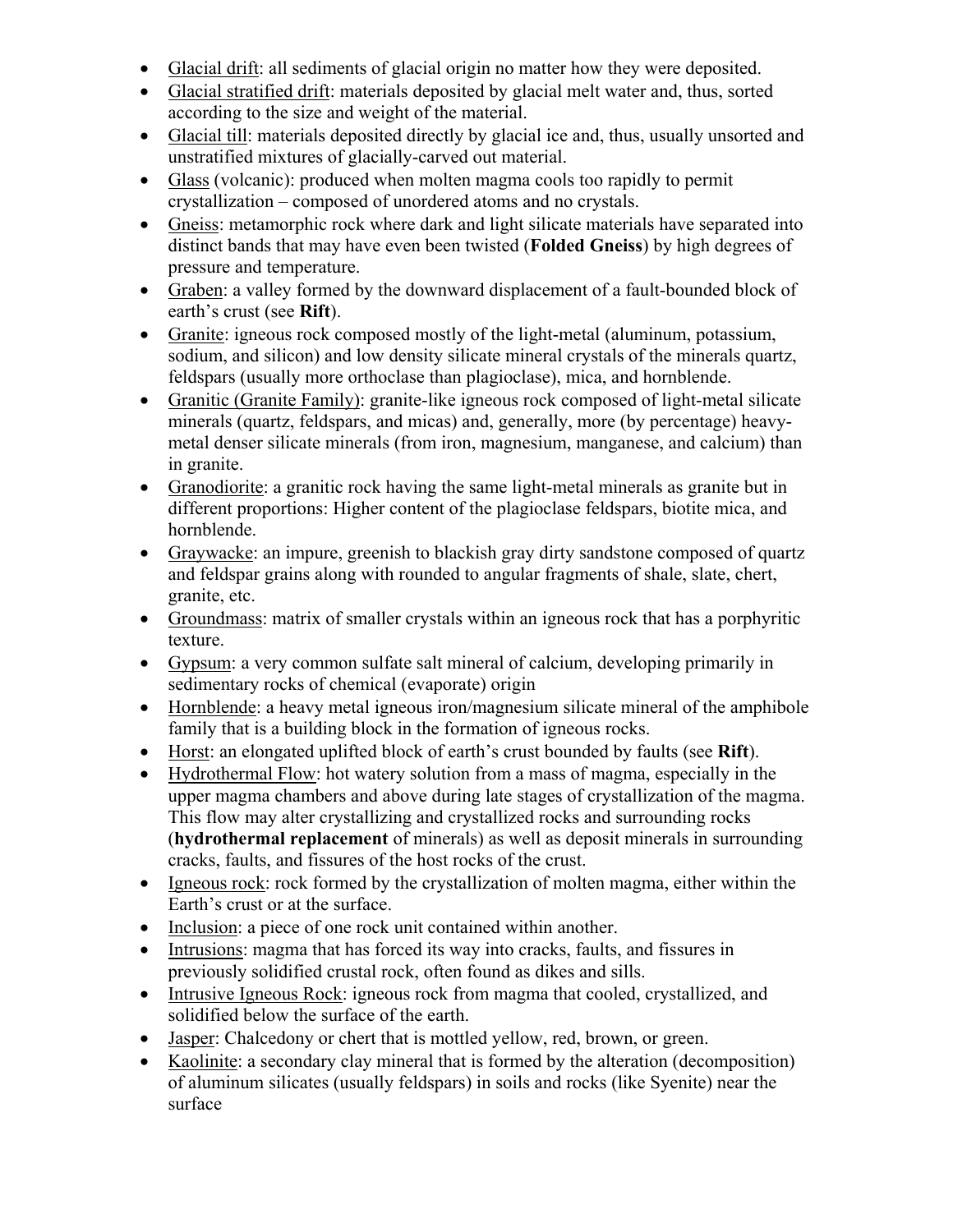- Laccolith: a massive igneous body, more lens-shaped, intruded between preexisting strata.
- Lateral Moraine: a ridge of **glacial till** along the sides of a valley glacier made primarily of debris that fell to the glacier from the valley walls.
- Latite: an extrusive igneous rock that is the volcanic equivalent of the intrusive granitic rock **monzonite** with quartz content of 10% or less and equal percentages of orthoclase/microcline feldspar and plagioclase feldspar.
- Lava: magma that reaches Earth's surface.
- Lava Dome: a bulbous mass associated with a dormant volcano when thick lava is squeezed from the vent, acting as a plug to deflect subsequent gaseous eruptions.
- Lenticular: shape of a double-convex lens
- Limestone Rock: a sedimentary rock primarily composed of the mineral calcite (calcium carbonate) formed by either inorganic means or biochemical processes (primarily exoskeletal remains).
- Lithification (lithified): the process generally by cementation or compaction of converting sediments to solid rock.
- Mafic: derived from magnesium, and ferrous and ferric for iron, rocks containing a high percentage of **ferromagnesian** and other heavy metal silicate minerals.
- Magma: a body of molten rock found at depth in the earth (usually from the mantle), including any dissolved gases, rock, and crystals.
- Marble: the rock that results from the metamorphism of limestone and/or dolomite.
- Matrix: material in which larger crystals are embedded
- Mechanical Weathering: the physical disintegration of rock resulting in smaller fragments.
- Medial Moraine: a ridge of glacial till that forms when lateral moraines from two valley glaciers join together.
- Metamorphism: changes in the composition and texture of solidified rock due to high temperature (yet below the melting point of the minerals contained in the rock) and/or pressure after initial solidification or previous metamorphism.
- Metaquartzite: a quartzite formed by the process of metamorphism of quartz sandstones.
- Metasediments: existing sedimentary rock that has subsequently been metamorphosed.
- Mica: a group of potassium aluminum (and iron magnesium) silicate minerals (See **Muscovite Mica** and **Biotite Mica**).
- Microcrystalline Quartz: a form of quartz made up of tiny quartz crystals only visible through a microscope that is often deposited from a hydrothermal flow that is supersaturated with silica in solution.
- Migmatitic: a rock showing both igneous and metamorphic rock characteristics where light-colored silicate minerals melt and recrystallize while the dark silicate minerals remain un-melted.
- Mineral: a naturally occurring inorganic crystalline material with a unique chemical structure (chemical equation).
- Monzonite: an intrusive igneous rock that is in the granitic family. See Latite.
- Moraine: layers or ridges of **glacial till**.
- Muscovite: the basic potassium aluminum silicate mica group, usually white or colorless to an aluminum-looking color when thick.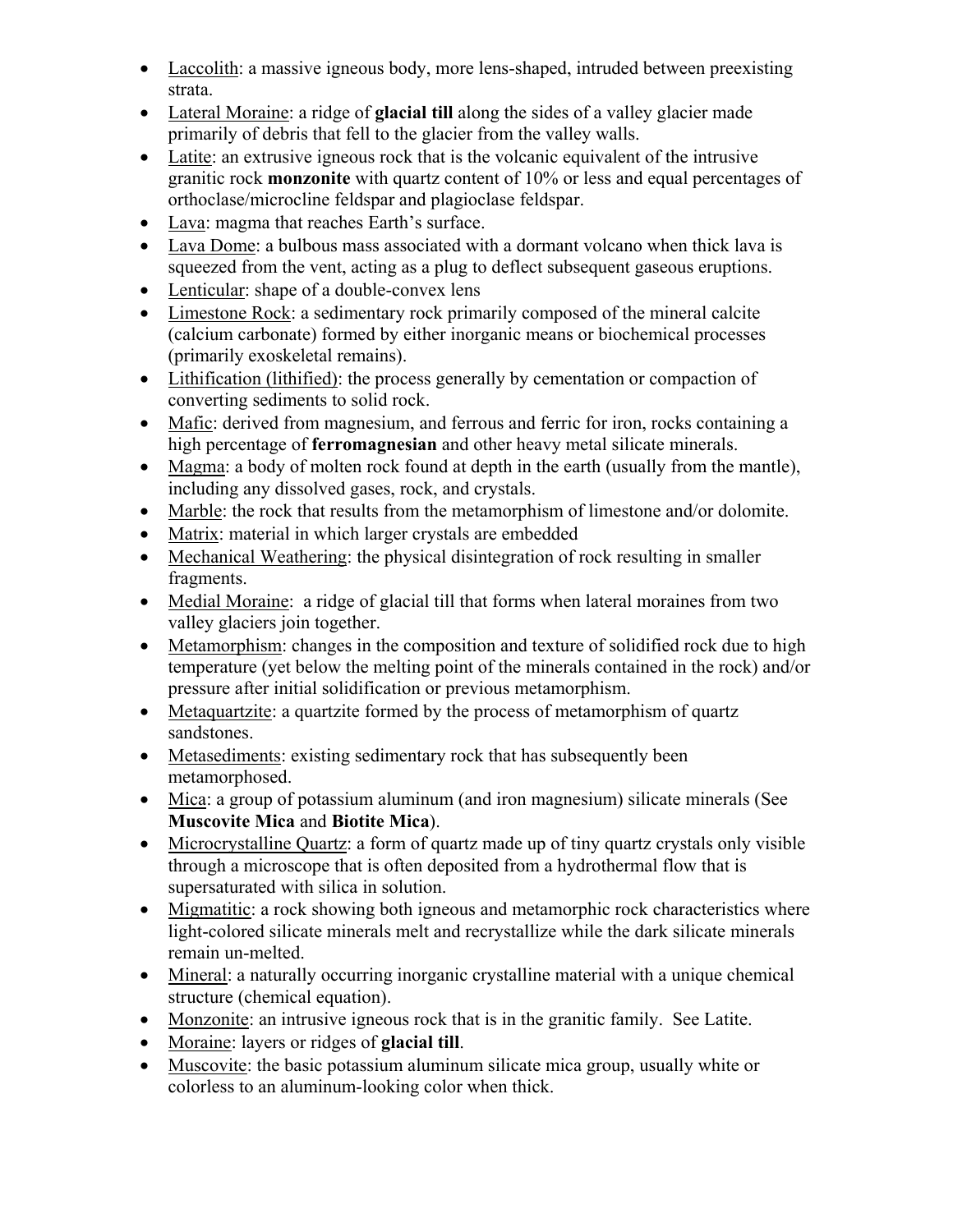- Orthoclase (a **Feldspar Group**): potassium aluminum silicates sometimes with considerable sodium.
- Orthoquartzite: sandstone where the grains are nearly pure quartz and the cement is pure silica forming a hard crystalline rock.
- Pegmatite: a very course-grained igneous rock (typically granite) commonly found as a dike associated with a large mass of plutonic rock that has smaller crystals. Crystallization in a hydrothermal-rich environment is believed to be responsible for the very large crystals.
- Pegmatitic Texture: a texture of igneous rock in which the interlocking crystals are all larger than one centimeter in diameter.
- Phaneritic Texture: an igneous rock texture in which the crystals are roughly equal in size and large enough that the individual minerals can be identified with the unaided eye.
- Phenocrysts: conspicuously large crystals, in a porphyry, that are embedded in a matrix of finer-grained crystals (the groundmass).
- Phyllite: a type of dense, hard, crystallization metamorphic rock resulting from the continued medium-grade regional metamorphism on slate under compressive stress producing a wavy to crinkly foliation with visible mica flakes in parallel planes and a pronounced silky sheen.
- Plagioclase (a **Feldspar Group**): a series of mixtures of sodium and calcium aluminum silicates.
- Plate Tectonics: a theory that proposes the Earth's outer layer (the Lithosphere) is composed of individual large plates of crust that move about on the mantle layer below and interact in various ways with one another.
- Pluton: a structure that results from the emplacement and crystallization of magma beneath the Earth's surface.
- Porphyritic Texture: an igneous rock texture characterized by two distinctively different crystal sizes: the larger crystals called **phenocrysts** and the matrix of smaller crystals termed the **groundmass**.
- Porphyry: an igneous rock with a **porphyritic texture**.
- Precambrian or Proterozoic/Archean/Hadean Basement Rocks: all rocks formed before the Paleozoic period when sediments where laid down with the first explosion of fossils of life forms.
- Quartz: the rock consisting purely of the mineral silicon dioxide, one of the family of **silicate** minerals.
- Quartzite: a very hard metamorphic or sedimentary rock formed from quartz sandstone. See **Metaquartzite** and **Orthoquartzite** for the two types of quartzite.
- Pumice: a volcanic rock that forms when large amounts of gas escape through lava to generate a frothy mass.
- Red-beds: refers to a combination of layers of rock in earth's strata that commonly take on a red appearance as a group. See Sangre de Cristo Formation/Maroon Formation/Pennsylvanian-Permian Red Beds in the Geological Rock Layers Section below.
- Rhyolite: an extrusive igneous rock that is the volcanic equivalent of granite, having excess silica.
- Rift: a portion of the Earth's crust where spreading (or separation) is occurring or has occurred and where, in continental crust, elongated blocks of the crust (called **horsts**) parallel to and on both sides of the rift rotate and uplift while the area between the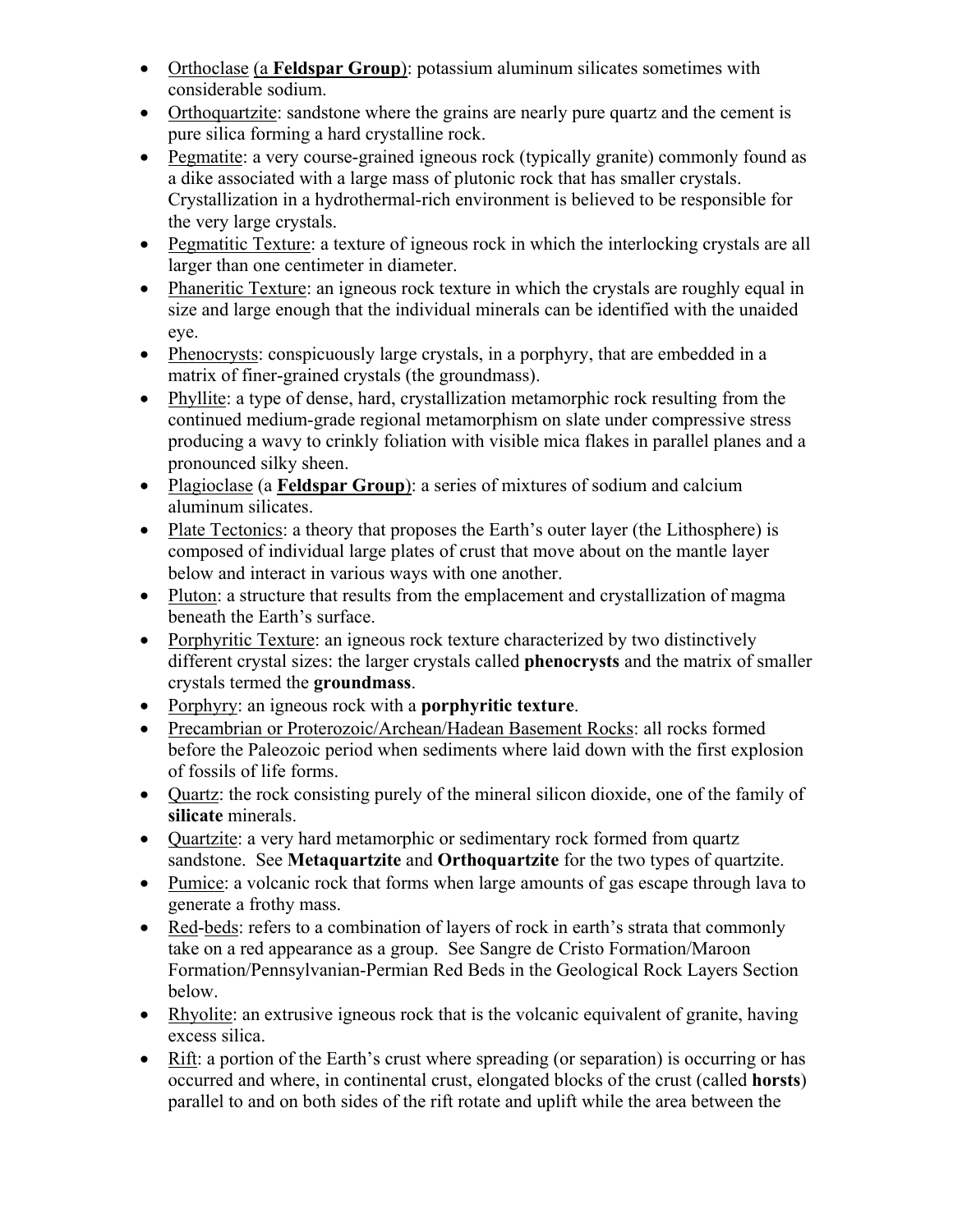uplifts (called a **graben**) forms a valley by downward displacement along the uplifting fault-bounded crustal blocks. Continental rifts are thought to be often caused by remote plate tectonic activity below the crust.

- Rock: a consolidated mixture of minerals.
- Rock Cleavage: the tendency of rock to split along parallel closely spaced surfaces (that can be highly inclined to the bedding planes in the rock).
- Sandstone: sedimentary rocks in which sand-sized grains predominate. See **Sedimentary Rock**.
- Schist: a type of metamorphic rock that is course grained with a planar arrangement of platy materials like mica, where the crystals grow many times larger than usual and the quartz and feldspar crystals deform to flat or lens-shaped grains.
- Sediment: unconsolidated particles created by the weathering and erosion of rock, by chemical precipitation from solution in water, or from the secretion of organisms, and transported by water, wind, or glaciers.
- Sedimentary Rock: rock formed from the mechanical and chemical weathered products of preexisting rocks that have been transported, deposited, and lithified.
- Shale: sedimentary rocks in which silt- and clay-sized particles predominate. See **Sedimentary Rock**.
- Silicify: convert into or be injected with silica (often a microcrystalline quartz deposit from hydrothermal flow).
- Siltstones Mudstone: clay minerals derived from the decomposition (see **Chemical Weathering**) of feldspars with silt-size (microscopic) grains of quartz and flakes of mica. **Shale** is compacted, harder, and thinly laminated while **mudstone** is less compacted, breaks apart more easily and erodes more deeply.
- Silica: the mineral quartz, one of the family of **silicate** minerals.
- Silicate: any of the numerous minerals having the silicon-oxygen tetrahedron as their basic structure (a structure composed of four oxygen atoms surrounding a silicon atom, the basic building block of silicate minerals).
- Sill: a tabular igneous body intruded more horizontally or parallel to the layering of existing rock.
- Slate: a type of dense, hard, microscopic crystalline metamorphic rock of weak luster resulting from a low-grade regional metamorphism of mudstone or shale producing a foliation by alignment of mica flakes in parallel planes along which the rock splits readily into thin sheets.
- Soil: a combination of mineral and organic matter, water, and air supports plant growth.
- Spalling/Sheeting: the gradual removal of concentric slabs of the outer surface of rock by peeling off in thin fragments/sheets/flakes – an onion skin weathering often due in part on granitics by a great reduction in pressure when overlying rock is removed.
- Specific Gravity: the ratio of the weight of a substance (mineral) to the weight of an equal volume of water.
- Spheroidal Erosion: a weathering process that tends to produce a spherical shape for an initially blocky shape, especially evident in the erosion of granitic rocks.
- Splintery Fracture: when a crystal breaks into splinters or fibers.
- Stock: a pluton similar to but smaller than a batholith.
- Strata: parallel layers of sedimentary rock.
- Strike: the compass direction of a line pointing in the upward direction of the **dip** of a layer of rock.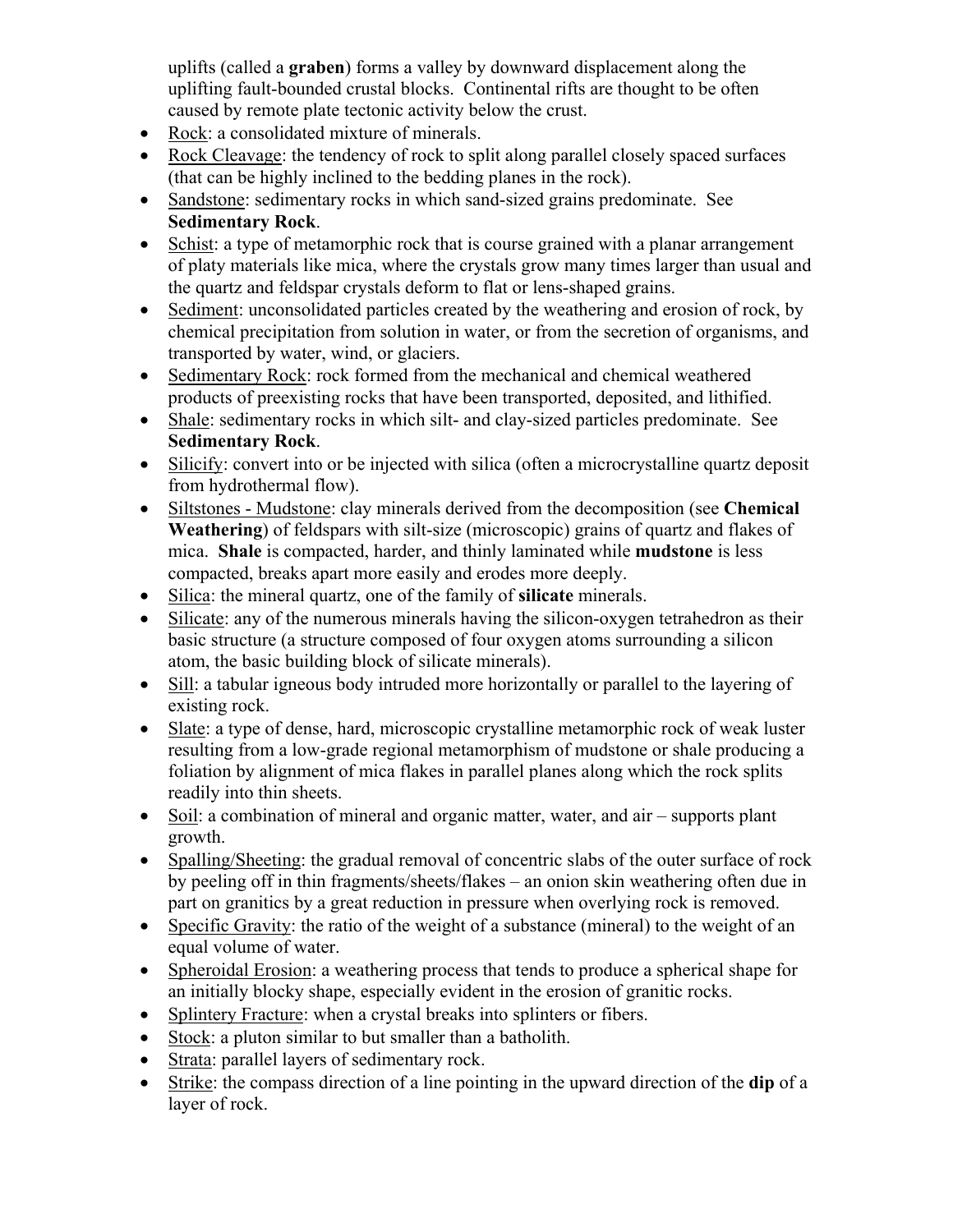- Syenite: a granitic rock, like granite but with little quartz, a high concentration of plagioclase feldspar for the feldspar component mostly as late magmatic replacement of potassium feldspar, and may contain some leucite, nepheline, and sodalite (similar to the feldspars but containing less silica).
- Tectonics: large-scale geologic processes that deform the Earth's crust (like Plate) Tectonics) through crustal movements.
- Texture: the size, shape, and distribution of the particles that constitute a rock.
- Till: see Glacial Till
- Trachyte: an extrusive igneous rock that is the volcanic equivalent of **Syenite** (granite).
- Tuff: of a dense to fine-grained fragmental texture, tuff is composed of small volcanic rock fragments and ash. **Unconsolidated Tuff**: fragments are weakly solidified by compression and/or cementation (has a rough gritty feel); **Consolidated Tuff**: fragments are moderately compacted into a coherent solidified rock material (usually has a rough gritty feel); **Welded Tuff**: fragments are still so hot when compressed that mineral crystals fuse together as they cool and solidify; and **Flow-Banded Tuff**: fragments of the different minerals separate into like-mineral bands as they flow laterally and settle (primarily found in consolidated and welded tuffs).
- Vesicles: spherical or elongated openings on the outer portions of volcanic rock that were created by escaping gases.
- Viscosity: a measure of the fluid's resistance to flow: the higher the viscosity, the higher the resistance to flow.
- Vitrophyre: see the Tertiary Volcanic Unit in the Geologic Rock Layers Section below.
- Volatiles: gaseous components of magma dissolved in the melt which readily vaporize (form a gas) at surface pressures. Water is by far the most common volatile in magma.
- Volcanic Rock: rock that forms from magma that extrudes from the earth's crust and cools quickly (see **Extrusive Igneous Rock**), resulting in primarily an aphanitic crystal texture.
- Vuggy: small unfilled cavities in rock (especially limestone) where crystals can grow inward from the walls.
- Weathering: the disintegration and decomposition of rock at or near the surface of the Earth. See **Mechanical Weathering** and **Chemical Weathering**.
- Welded Tuff: see **Tuff**.

### Geological Rock Layers (Top-To-Bottom Order) Upper Arkansas Valley

Tertiary Rock/Sand Deposits

**Dry Union Formation** (Pliocene to Miocene) **–** light gray, yellowish-gray poorly consolidated siltstone, sandstone, conglomerate, and breccia with smaller amounts of interbedded silty and laminated shale

Sangre de Christo Formation/Maroon Formation/Pennsylvanian-Permian Red-beds **Member Three** (Lower Permian) – grayish-red and reddish-gray pebbly, granular, course-grained feldspar rich sandstone and orthoquartzite interbedded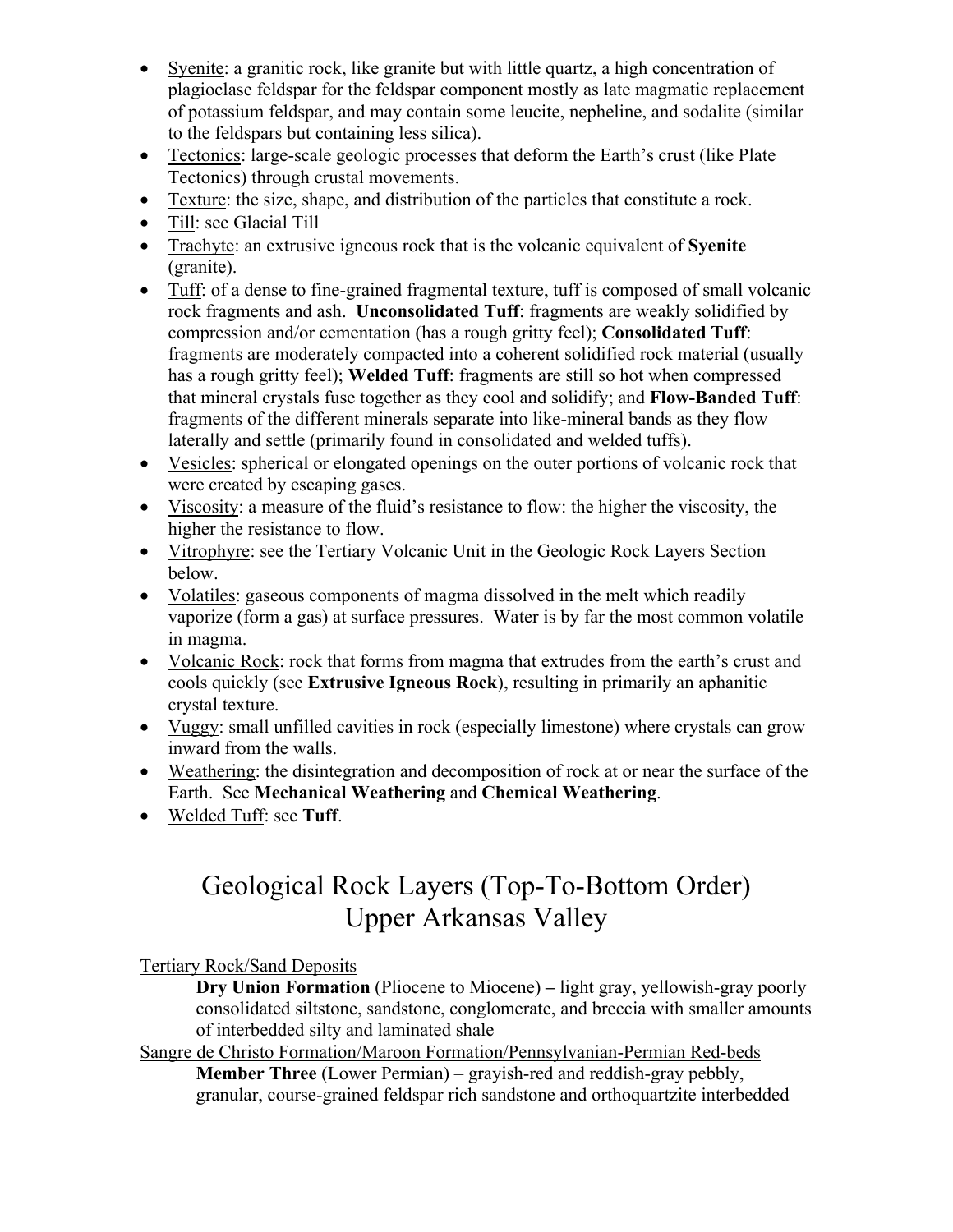with medium and fine-grained feldspar-rich sandstone and conglomerate beds and lesser amounts of mica-rich dark red silty shale beds. There are thin lenticular beds of olive-drab, dark greenish-gray, and grayish-black fine-grained sandstone, siltstone, and shale interbedded with the dominant red-bed sequence

**Member Two** (Lower Permian and Upper Pennsylvanian) – olive-drab, grayishgreen, dark gray, greenish-black, and black mica-like fine-grained shale, siltstone, and rare interbedding of moderate-gray limestone/dolomite/gypsum (at the bottom of the formation) with planar and cross-lamination beds fining upward throughout the formation

**Member One** (Upper Pennsylvanian) – Grayish-red, dark grayish-red, purplishred course-grained, pebbly and conglomerate granular feldspar-rich mica-rich siltstone and shale fining upward with cross-beds

**Minturn Formation** (Middle Pennsylvanian) – gray, olive-drab, grayish-green, greenish-gray, black sandstone, siltstone, shale, and (less commonly) limestone and dolomite

**Sharpsdale Formation** (Middle Pennsylvanian) – reddish-gray to purple feldspar-rich sandstone and shale with some orthoquartzite

**Belden Shale** (Lower Pennsylvanian) – dark gray, brownish-gray, and black shale interbedded with thin-bedded medium to dark gray limestone

**Kerber Formation** (Lower Pennsylvanian) – grayish-green to greenish-brown siltstone, shale and sandstone with rare black shale and gray limestone/dolomite Lower Mississippian Formation

**Chert Member** – red, orange, reddish-brown, grayish-yellow vuggy chert **Leadville Limestone** – moderate to dark gray limestone with some dolomite Chaffee Formation (Upper Devonian)

**Dyer Dolomite** – yellowish-gray to pale yellow with bands of yellowish-gray chert interbedded and lenticular interbedding of light grayish-green and light greenish-gray shale

**Parting Quartzite** – light-gray, grayish-red, brownish-gray fine-grained conchoidal-fracturing orthoquartzite

Ordovician Formation

**Fremont Dolomite** (Upper and Middle Ordovician) – dark, moderate, and light gray fossiliferous dolomite with rare black chert nodules

**Harding Sandstone** (Middle Ordovician) **–** reddish-gray, grayish-orange, grayish-red and rusty-orange fine to medium grained orthoquartzite where the dense conchoidal-fracturing quartzite is commonly brecciated

**Manitou Limestone** (Lower Ordovician) **–** dark, moderate, and light gray tanweathering dolomite and the predominant dark gray limestone content with laminated black and light grayish-white chert lenses occurring parallel to bedding planes

Upper Cambrian Formation

**Sawatch Quartzite and Sandstone** – light grayish-yellow fine and medium grained silica-cemented sandstone and orthoquartzite

Precambrian Period

Proterozoic

Neoproterozoic Mesoproterzoic Paleoproterzoic Archean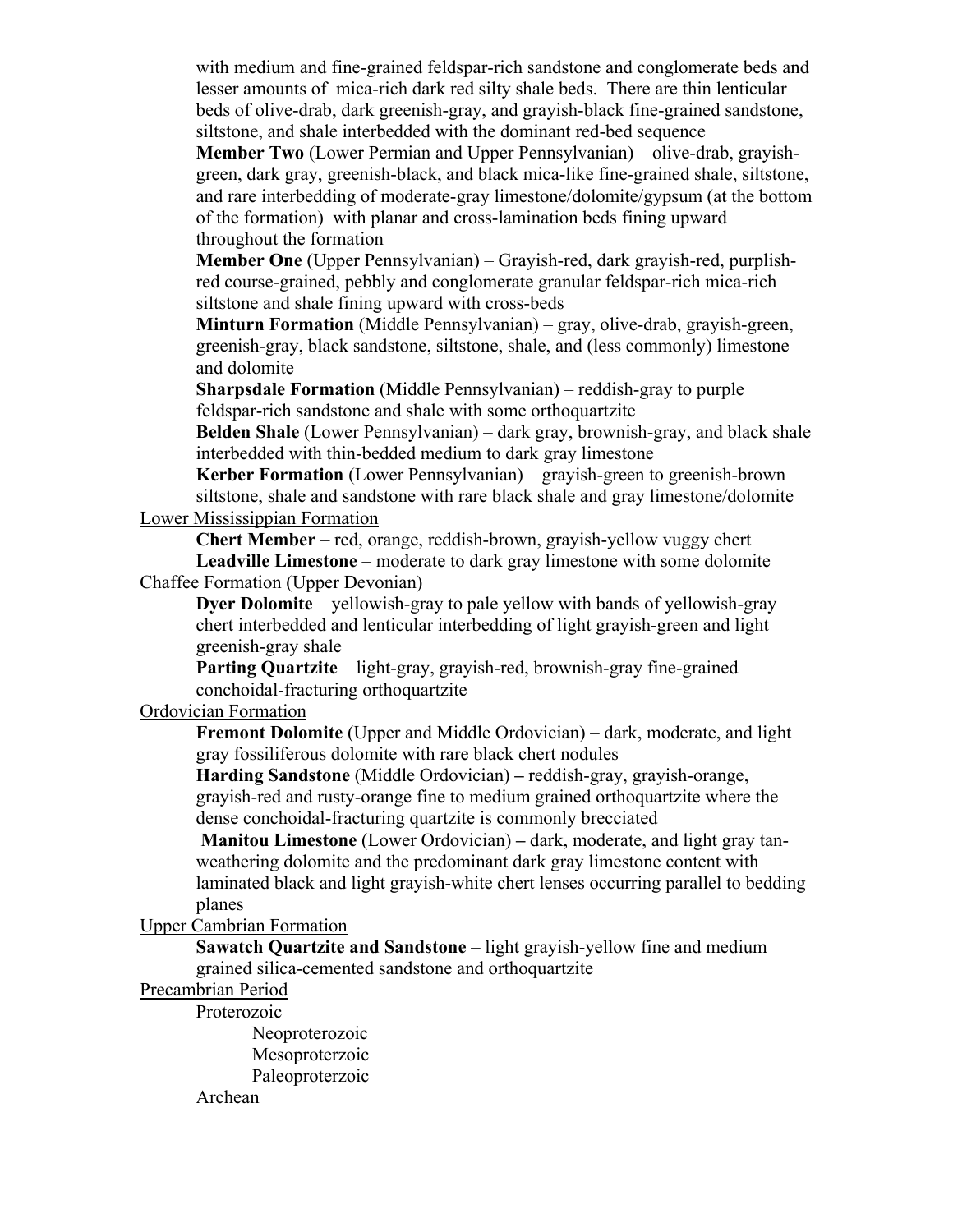#### Hadean

Local Rocks of the Precambrian Period

Granite Interbedded Volcanic and Sedimentary – felsic volcanic, dark basalt flows, finegrained orthoquartzite, metasiltstone, and metagraywacke Syenite (Eocene intrusion) Monzonite (Paleocene intrusion) Granodiorite (also late Cretaceous/early Paleocene intrusion) (Quartz) Diorite Gabbro Phyllite Schist Gneiss

Tertiary Volcanic Unit (occurs mixed in and with the layers above)

Ash Flow-1 Cooling Unit: a multi-ash flow sheet of latite and trachyte welded ash flow tuffs – indications that the flows may have been from the west to northwest. Antero Formation: andesitic unwelded tuffs and sedimentary tuffs – indications that the flows may have been from the west to northwest.

Dacite – medium to dark gray, greenish-gray on fresh surfaces, light brown, greenish-tan, and light yellowish-brown on weathered surfaces, a tuff (the volcanic equivalent of granodiorite) with visible phenocrysts of sodium feldspar, hornblende, biotite mica, and less common rounded quartz crystals. The groundmass is fine-grained and dark.

Tuff of Badger Creek: six welded rhyolite tuff breccia and andesite ash flows with indications of a close relationship with the Antero Formation.

Wall Mountain Welded Tuff – welded rhyolite ash flow tuff that is light gray, brownish-gray, and grayish-red with prominent phenocrysts of feldspar.

Tallahassee Creek Conglomerate – a boulder conglomerate in a light gray and yellowish-white water laid and air-fall tuffaceous/sand/silt matrix consisting of subangular, subrounded, rounded, and well-rounded clasts of granodiorite, Manitou Limestone, Harding Quartzite, Fremont Dolomite, andesite, Wall Mountain Tuff, and silicified fossil wood fragments (chalcedonic and crystalline silica) that is probably the result of large volcanic mudflows.

Vitrophyre (Nathrop Volcanics) – glassy, light to dark bluish-gray hydrous pyroclastic base of the Nathrop rhyolite flow composed of fine-grained volcanic glass groundmass with phenocrysts (perlite) displaying a "onionskin" structure and small obsidian nodules.

Rhyolite (Nathrop Volcanics) – light gray, pinkish-gray, and purplish-gray tuff, that is the volcanic equivalent of granite, can be conspicuously flowlayered and consists of phenocrysts of feldspar and rarely biotite mica in a